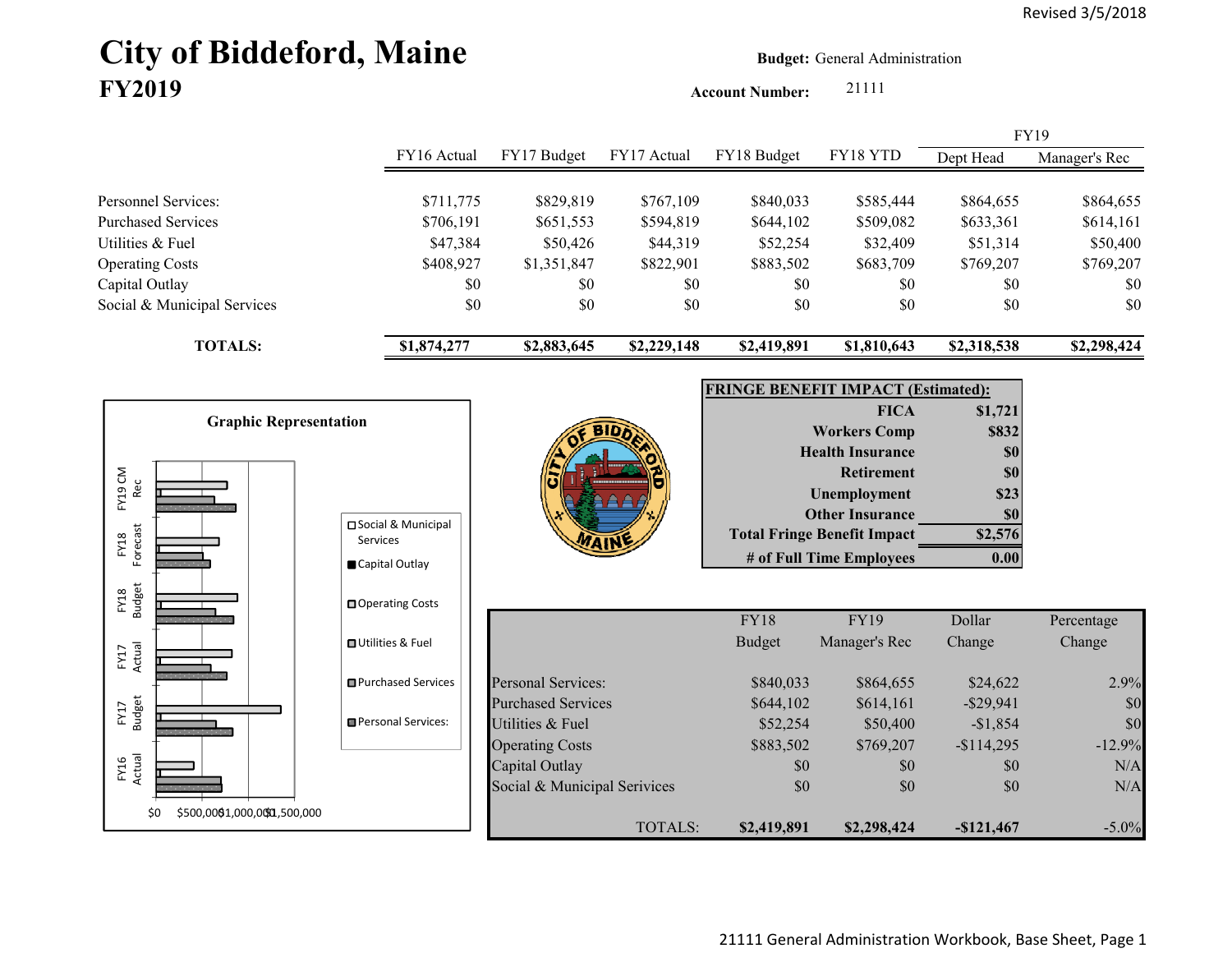#### Personnel Services

| Account                   |                                     | <b>FY16</b>  | <b>FY17</b>   | <b>FY17</b> | <b>FY18</b>   | <b>FY18</b>  | FY19      |           |
|---------------------------|-------------------------------------|--------------|---------------|-------------|---------------|--------------|-----------|-----------|
| Number                    | Description                         | Actual       | <b>Budget</b> | Actual      | <b>Budget</b> | YTD 02/28/18 | Dept Head | Mgr's Rec |
|                           |                                     |              |               |             |               |              |           |           |
| 60107 Interns             |                                     | \$0          | \$0           | \$0         | \$0           | \$0          | \$22,500  | \$22,500  |
|                           | 60129 Insurance Buyout Pay          | \$0          | \$0           | \$0         | \$0           | \$0          | \$0       | \$0       |
|                           | 60201 FICA/Medicare-ER Share Exp    | \$0          | \$0           | \$7,422     | \$0           | \$0          | \$0       | \$0       |
|                           | 60202 MPERS Employer Share Exp      | \$0          | \$0           | \$0         | \$0           | \$0          | \$0       | \$0       |
|                           | 60203 457 Plan-Employer Share Exp   | \$0          | \$0           | \$378       | \$0           | \$0          | \$0       | \$0       |
|                           | 60210 HRA portion of Health Ins     | \$90,281     | \$120,000     | \$100,760   | \$160,000     | \$62,975     | \$145,566 | \$145,566 |
|                           | 60211 NNEBT Ins Employer Share E    | $(\$27,021)$ | \$0           | \$584       | \$0           | \$0          | \$0       | \$0       |
|                           | 60212 S-T Disability ER Share Exp   | \$0          | \$0           | \$0         | \$0           | \$0          | \$0       | \$0       |
|                           | 60213 L-T Disability ER Share Exp   | \$0          | \$0           | \$0         | \$0           | \$0          | \$0       | \$0       |
|                           | 60214 Retiree Health Premiums Expe  | \$166,567    | \$170,000     | \$185,265   | \$178,313     | \$118,442    | \$185,000 | \$185,000 |
|                           | 60217 RHSA Plan ER Share            | \$0          | \$0           | \$15        | \$0           | \$0          | \$0       | \$0       |
|                           | 60256 Dues/Memberships Expense      | \$31,422     | \$32,335      | \$24,422    | \$31,720      | \$30,776     | \$31,589  | \$31,589  |
|                           | 60259 Unemployment Comp Exp         | (\$396)      | \$25,000      | \$0         | \$15,000      | \$836        | \$15,000  | \$15,000  |
|                           | 60260 MPERS IUUAL Credit Exp        | \$0          | \$0           | \$0         | $\$0$         | \$0          | \$0       | \$0       |
|                           | 60370 Workers Comp Insurance Exp    | \$450,922    | \$482,484     | \$448,263   | \$455,000     | \$372,415    | \$465,000 | \$465,000 |
| Totals                    |                                     | \$711,775    | \$829,819     | \$767,109   | \$840,033     | \$585,444    | \$864,655 | \$864,655 |
|                           |                                     |              |               |             |               |              |           |           |
| <b>Purchased Services</b> |                                     |              |               |             |               |              |           |           |
|                           |                                     |              |               |             |               |              |           |           |
| Account                   |                                     | FY16         | <b>FY17</b>   | <b>FY17</b> | <b>FY18</b>   | <b>FY18</b>  | FY19      |           |
| Number                    | Description                         | Actual       | <b>Budget</b> | Actual      | <b>Budget</b> | YTD 02/28/18 | Dept Head | Mgr's Rec |
|                           |                                     |              |               |             |               |              |           |           |
|                           | 60301 Legal Services Expense        | \$201,431    | \$135,000     | \$90,081    | \$105,000     | \$49,227     | \$105,000 | \$90,000  |
|                           | 60302 Audit Services Expense        | \$31,360     | \$35,300      | \$39,173    | \$38,818      | \$32,320     | \$38,000  | \$38,000  |
|                           | 60304 Registry of Deeds Fee Expense | \$11,814     | \$11,000      | \$14,147    | \$12,000      | \$4,242      | \$11,500  | \$10,500  |
|                           | 60308 Actuarial Expense             | \$9,300      | \$9,000       | \$7,300     | \$8,000       | \$2,000      | \$4,000   | \$4,000   |
|                           | 60310 Service Contracts Expense     | \$15,840     | \$11,115      | \$15,374    | \$11,130      | \$7,450      | \$11,900  | \$11,900  |
|                           | 60315 User License Expense          | \$128,579    | \$133,392     | \$132,811   | \$152,500     | \$161,749    | \$172,086 | \$172,086 |
|                           | 60319 Employee Assistance Program   | \$5,063      | \$5,063       | \$4,368     | \$5,100       | \$3,120      | \$0       | \$0       |
|                           | 60320 Advertising                   | \$44,817     | \$40,000      | \$22,685    | \$40,000      | \$19,147     | \$40,000  | \$40,000  |
|                           | 60325 Postage/Shipping Expense      | \$29,879     | \$34,000      | \$39,090    | \$34,000      | \$18,694     | \$37,500  | \$35,000  |
|                           | 60371 General Insurance Expense     | \$27,835     | \$29,240      | \$28,564    | \$29,999      | \$27,998     | \$28,500  | \$28,500  |
|                           | 60372 Vehicle Insurance Expense     | \$68,519     | \$71,200      | \$80,051    | \$83,000      | \$75,913     | \$80,000  | \$80,000  |
|                           | 60373 Building/Boiler Insurance Exp | \$39,523     | \$41,100      | \$41,029    | \$41,630      | \$44,406     | \$41,700  | \$41,500  |
|                           | 60377 Surety Bonds Expense          | \$388        | \$625         | \$636       | \$625         | \$625        | \$675     | \$675     |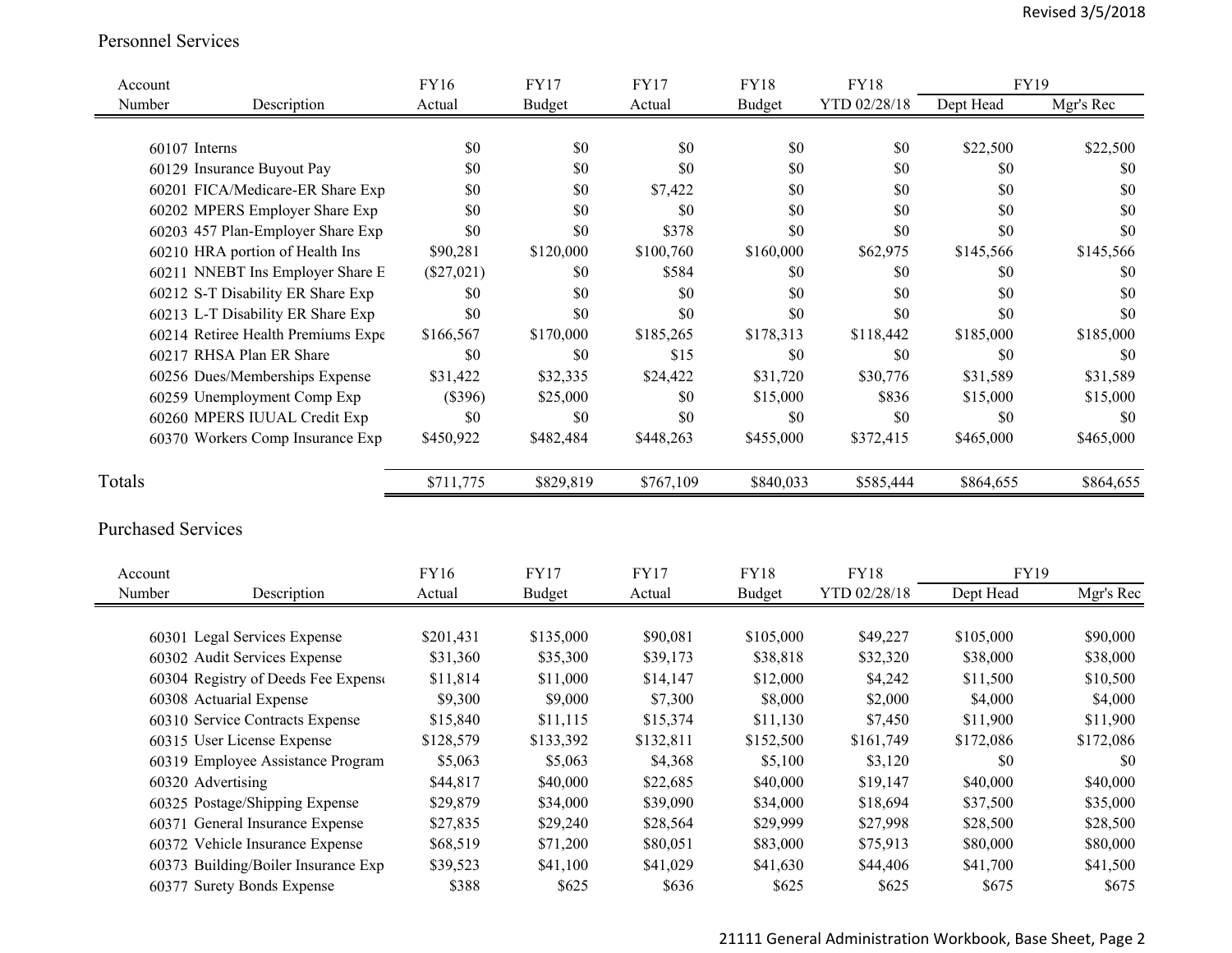|                                                                       |                      |                      |                      |                      |                      |                      | Revised 3/5/2018     |
|-----------------------------------------------------------------------|----------------------|----------------------|----------------------|----------------------|----------------------|----------------------|----------------------|
| 60379 Public Official Liab Insur Exp                                  | \$31,626             | \$32,891             | \$31,129             | \$32,300             | \$30,714             | \$32,500             | \$32,000             |
| 60380 Police Prof Liab Insur Exp                                      | \$60,218             | \$62,627             | \$48,382             | \$50,000             | \$31,478             | \$30,000             | \$30,000             |
|                                                                       |                      |                      |                      |                      |                      |                      |                      |
| Totals                                                                | \$706,191            | \$651,553            | \$594,819            | \$644,102            | \$509,082            | \$633,361            | \$614,161            |
| Utilities & Fuel                                                      |                      |                      |                      |                      |                      |                      |                      |
| Account                                                               | <b>FY16</b>          | <b>FY17</b>          | <b>FY17</b>          | <b>FY18</b>          | <b>FY18</b>          | <b>FY19</b>          |                      |
| Number<br>Description                                                 | Actual               | <b>Budget</b>        | Actual               | <b>Budget</b>        | YTD 02/28/18         | Dept Head            | Mgr's Rec            |
| 60402 Phone/Celular/Paging Exp<br>60406 Fiber/Internet Expense        | \$19,098<br>\$28,286 | \$22,140<br>\$28,286 | \$18,390<br>\$25,929 | \$23,791<br>\$28,463 | \$12,952<br>\$19,457 | \$22,000<br>\$29,314 | \$22,000<br>\$28,400 |
| Totals                                                                | \$47,384             | \$50,426             | \$44,319             | \$52,254             | \$32,409             | \$51,314             | \$50,400             |
| <b>Other Operating Costs</b><br>Account                               | <b>FY16</b>          | <b>FY17</b>          | <b>FY17</b>          | <b>FY18</b>          | <b>FY18</b>          | <b>FY19</b>          |                      |
| Number<br>Description                                                 | Actual               | <b>Budget</b>        | Actual               | <b>Budget</b>        | YTD 02/28/18         | Dept Head            | Mgr's Rec            |
| 60500 Admin/Office Supp/Eqt Non-C<br>60501 Operating Supp/Eqt Non-Cap | \$4,816<br>\$3,250   | \$4,000<br>\$3,200   | \$3,950<br>\$2,456   | \$3,750<br>\$3,000   | \$2,624<br>\$2,531   | \$4,000<br>\$3,000   | \$4,000<br>\$3,000   |
| 60502 Printing & Copying Expense                                      | \$17,619             | \$16,000             | \$14,193             | \$16,000             | \$14,681             | \$17,000             | \$17,000             |
| 60601 Building Construc/Repair Cap                                    | \$0                  | \$0                  | \$0                  | \$0                  | \$0                  | \$0                  | \$0                  |
| 60701 Bad Debt Expense                                                | \$295,384            | \$375,000            | \$288,091            | \$275,000            | \$183,328            | \$0                  | \$0                  |
| 60703 Donations & Contributions                                       | \$15,000             | \$0                  | \$15,000             | \$0                  | \$15,000             | \$0                  | \$0                  |
| 60794 Unallocated                                                     | \$0                  | \$0                  | \$0                  | (\$262,500)          | \$0                  | \$0                  | \$0                  |
| 60795 Personnel Reserve                                               | \$0                  | \$254,940            | \$428,909            | \$536,252            | \$379,929            | \$433,207            | \$433,207            |
| 60797 Miscellaneous Expense                                           | \$12,858             | \$12,500             | \$20,302             | \$12,000             | \$35,616             | \$12,000             | \$12,000             |
| 60798 Contingency                                                     | \$10,000             | \$636,207            | \$0                  | \$250,000            | \$0                  | \$250,000            | \$250,000            |
| 60799 Transfer Out to Other Funds                                     | \$50,000             | \$50,000             | \$50,000             | \$50,000             | \$50,000             | \$50,000             | \$50,000             |
| Totals                                                                | \$408,927            | \$1,351,847          | \$822,901            | \$883,502            | \$683,709            | \$769,207            | \$769,207            |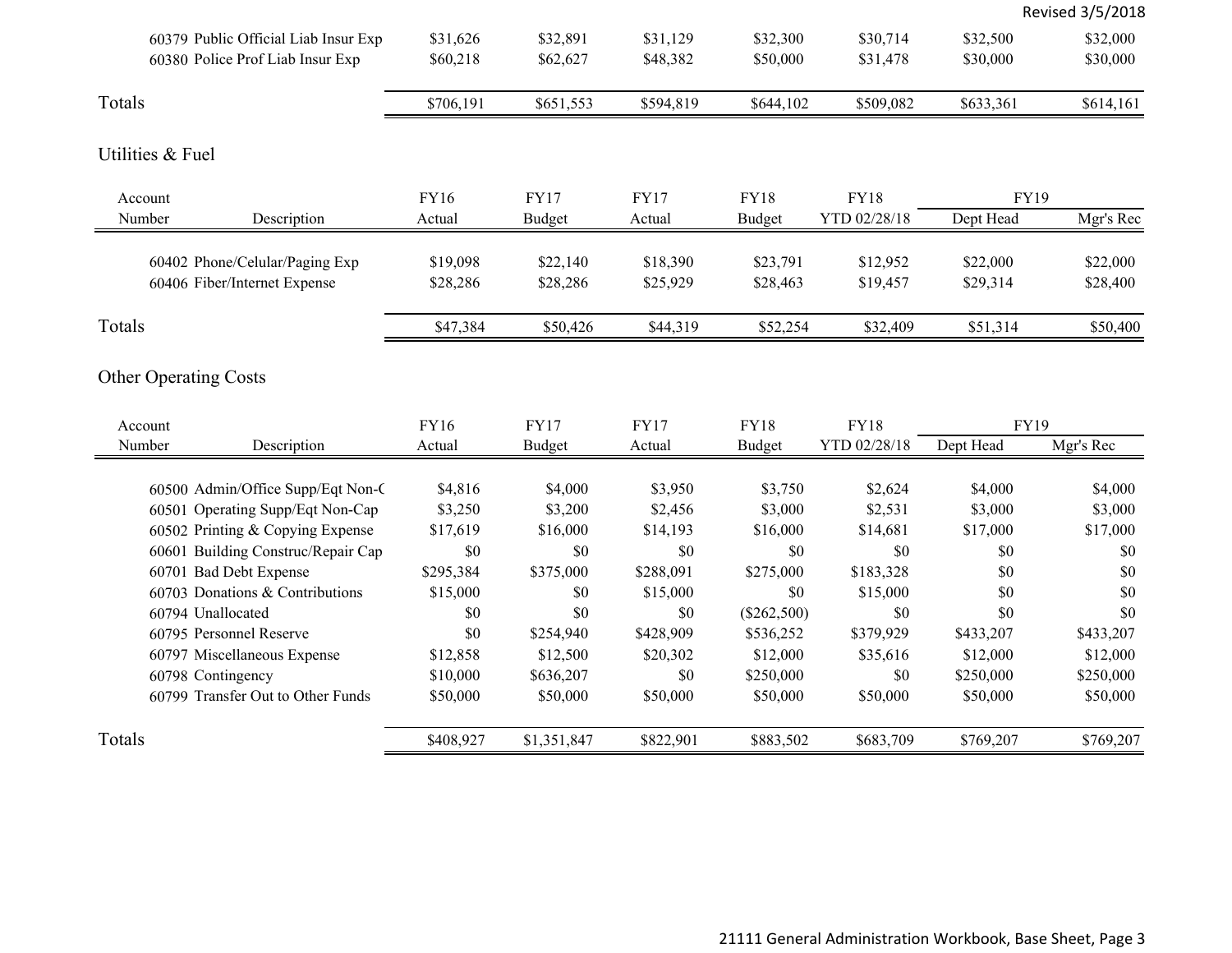

March 5, 2018 **Department:** General Administration

Account Title: Interns

Department Number: 21111 Account Number: 60107

| FY2016 | FY 2017       | FY 2017 | FY 2018       | FY 2018       |  |
|--------|---------------|---------|---------------|---------------|--|
| Actual | <b>Budget</b> | Actual  | <b>Budget</b> | Est. Expended |  |
|        |               |         |               |               |  |
| \$0.00 | \$0.00        | \$0.00  | \$0.00        | \$0.00        |  |

| FY-2019       | Department  | City Mgr       | Council | Increase    |
|---------------|-------------|----------------|---------|-------------|
|               | Reauest     | Recommendation | Action  | (Decrease)  |
| <b>Budget</b> | \$22,500.00 | \$22,500.00    |         | \$22,500.00 |

**Support for Budget Request:** Provide justification for the budget request using as much detail as possible

 to support it. Examples of acceptable support include unit costs, quantity estimates, price quotes, etc. Requests based solely on a percentage increase above the previous budget will not be accepted. Use additional sheets if necessary.

This is the HRA portion of the health insurnace.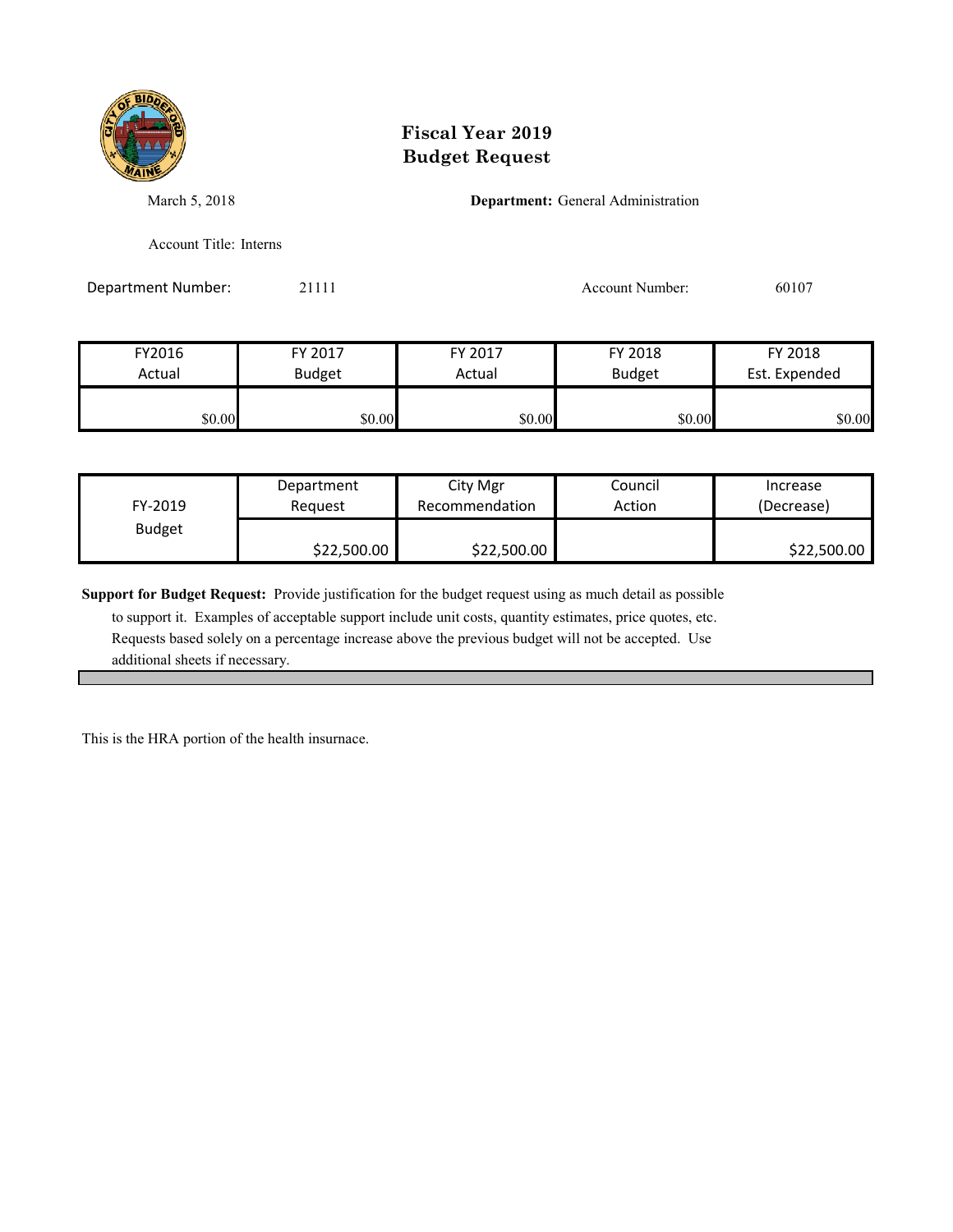

March 5, 2018 **Department:** General Administration

Account Title: HRA portion of Health Ins

Department Number: 21111 2002 21111 Account Number: 60210

| FY2016      | FY 2017       | FY 2017      | FY 2018       | FY 2018       |
|-------------|---------------|--------------|---------------|---------------|
| Actual      | <b>Budget</b> | Actual       | <b>Budget</b> | Est. Expended |
| \$90,281.12 | \$120,000.00  | \$100,759.93 | \$160,000.00  | \$160,000.00  |

| FY-2019       | Department   | City Mgr       | Council | Increase       |
|---------------|--------------|----------------|---------|----------------|
|               | Reauest      | Recommendation | Action  | (Decrease)     |
| <b>Budget</b> | \$145,566.40 | \$145,566.40   |         | ( \$14,433.60) |

**Support for Budget Request:** Provide justification for the budget request using as much detail as possible

 to support it. Examples of acceptable support include unit costs, quantity estimates, price quotes, etc. Requests based solely on a percentage increase above the previous budget will not be accepted. Use additional sheets if necessary.

This is the HRA portion of the health insurnace.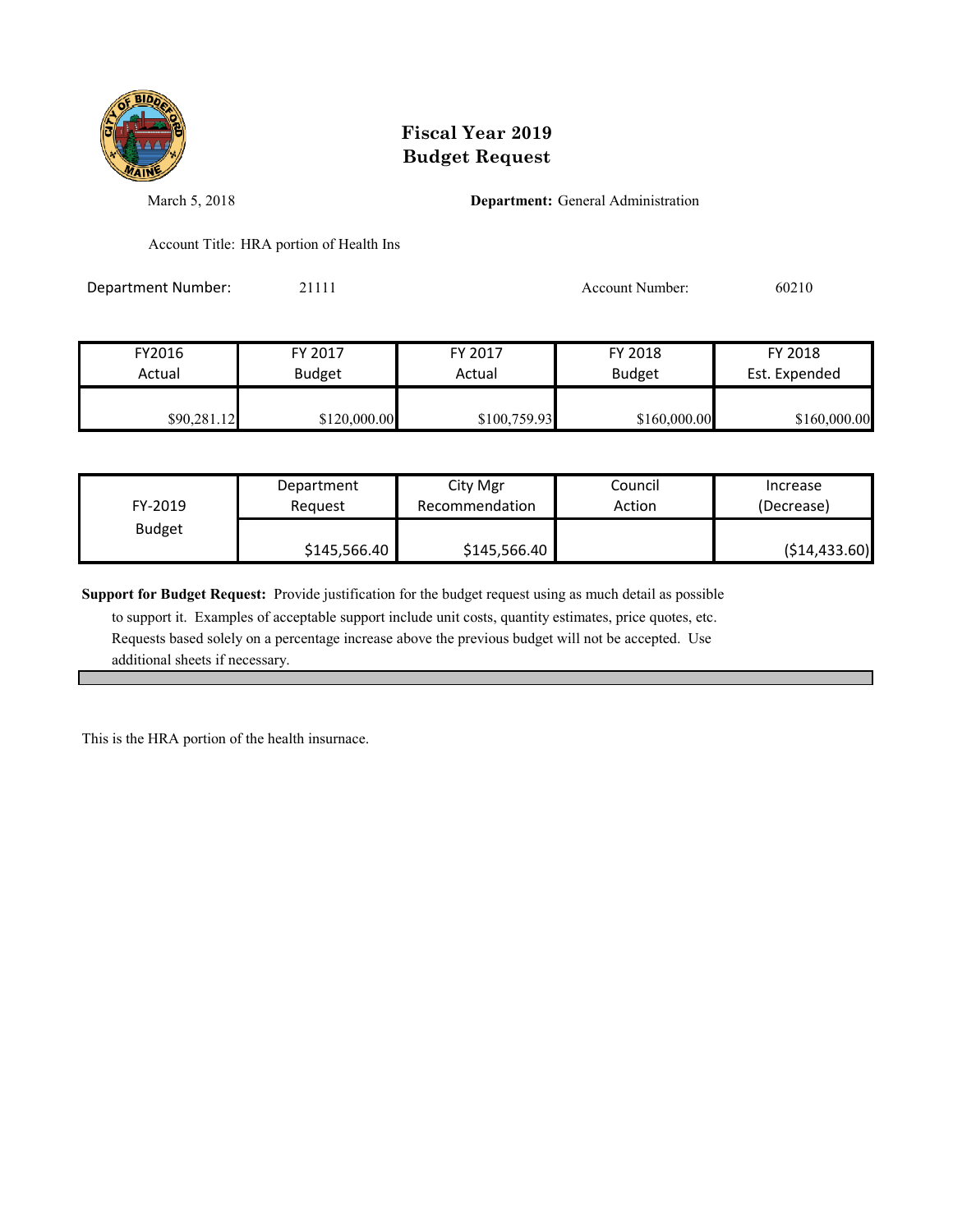

March 5, 2018 **Department:** General Administration

Account Title: Retiree Health Premiums Expens

Department Number: 21111 Account Number: 60214

FY2016 FY 2017 FY 2017 FY 2018 FY 2018 Actual Budget | Actual Budget Est. Expended \$166,566.53 \$170,000.00 \$185,264.65 \$178,313.00 \$185,000.00

| Department<br>FY-2019<br>Reauest |              | City Mgr<br>Recommendation | Council<br>Action | Increase<br>(Decrease) |  |
|----------------------------------|--------------|----------------------------|-------------------|------------------------|--|
| <b>Budget</b>                    | \$185,000.00 | \$185,000.00               |                   | \$6,687.00             |  |

**Support for Budget Request:** Provide justification for the budget request using as much detail as possible

| Police                        | 19,484.76   |
|-------------------------------|-------------|
| Public Works                  | 28,452.00   |
| Non-Union/Fire                | 72,852.24   |
| Aetna                         | 156,282.00  |
| Subtotal                      | 277,071.00  |
| Reimbursements                | (57,513.80) |
| Reimbursements                | (9,372.00)  |
| Reimbursements                | (8,916.00)  |
| Reimbursed by Sick forfeiture | (19,298.64) |
| Total                         | 181,970.56  |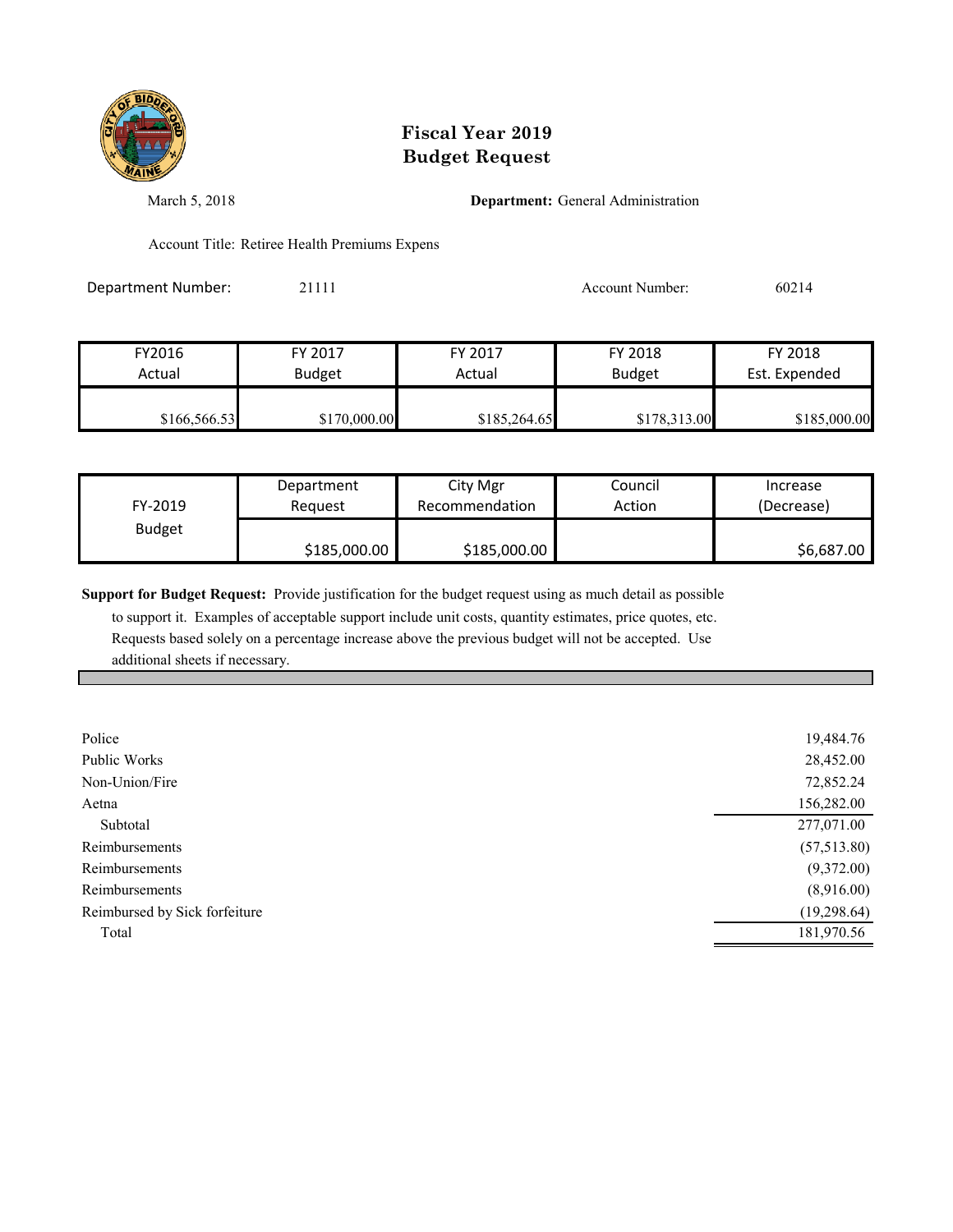

March 5, 2018 **Department:** General Administration

Account Title: Dues/Memberships Expense

Department Number: 21111 2002 21111 Account Number: 60256

| FY2016      | FY 2017       | FY 2017     | FY 2018       | FY 2018       |
|-------------|---------------|-------------|---------------|---------------|
| Actual      | <b>Budget</b> | Actual      | <b>Budget</b> | Est. Expended |
| \$31,422.24 | \$32,335.00   | \$24,422.40 | \$31,720.00   | \$31,000.00   |

| FY-2019       | Department  | City Mgr       | Council | Increase   |
|---------------|-------------|----------------|---------|------------|
|               | Reauest     | Recommendation | Action  | (Decrease) |
| <b>Budget</b> | \$31,589.00 | \$31,589.00    |         | (\$131.00) |

**Support for Budget Request:** Provide justification for the budget request using as much detail as possible

 to support it. Examples of acceptable support include unit costs, quantity estimates, price quotes, etc. Requests based solely on a percentage increase above the previous budget will not be accepted. Use additional sheets if necessary.

| Maine Municipal Assoc - Annual Membership (Calendar year membership) 2018 plus 1% | 21,534.00 |
|-----------------------------------------------------------------------------------|-----------|
| Maine Service Centers Coalition                                                   | 2,650.00  |
| Biddeford Saco Chamber of Commerce                                                | 5,000.00  |
| Alliance for Innovation                                                           | 1,900.00  |
| Southern Maine Planning & Development                                             | 325.00    |
| <b>Grow Smart Maine</b>                                                           | 180.00    |
|                                                                                   |           |

\$ 31,589.00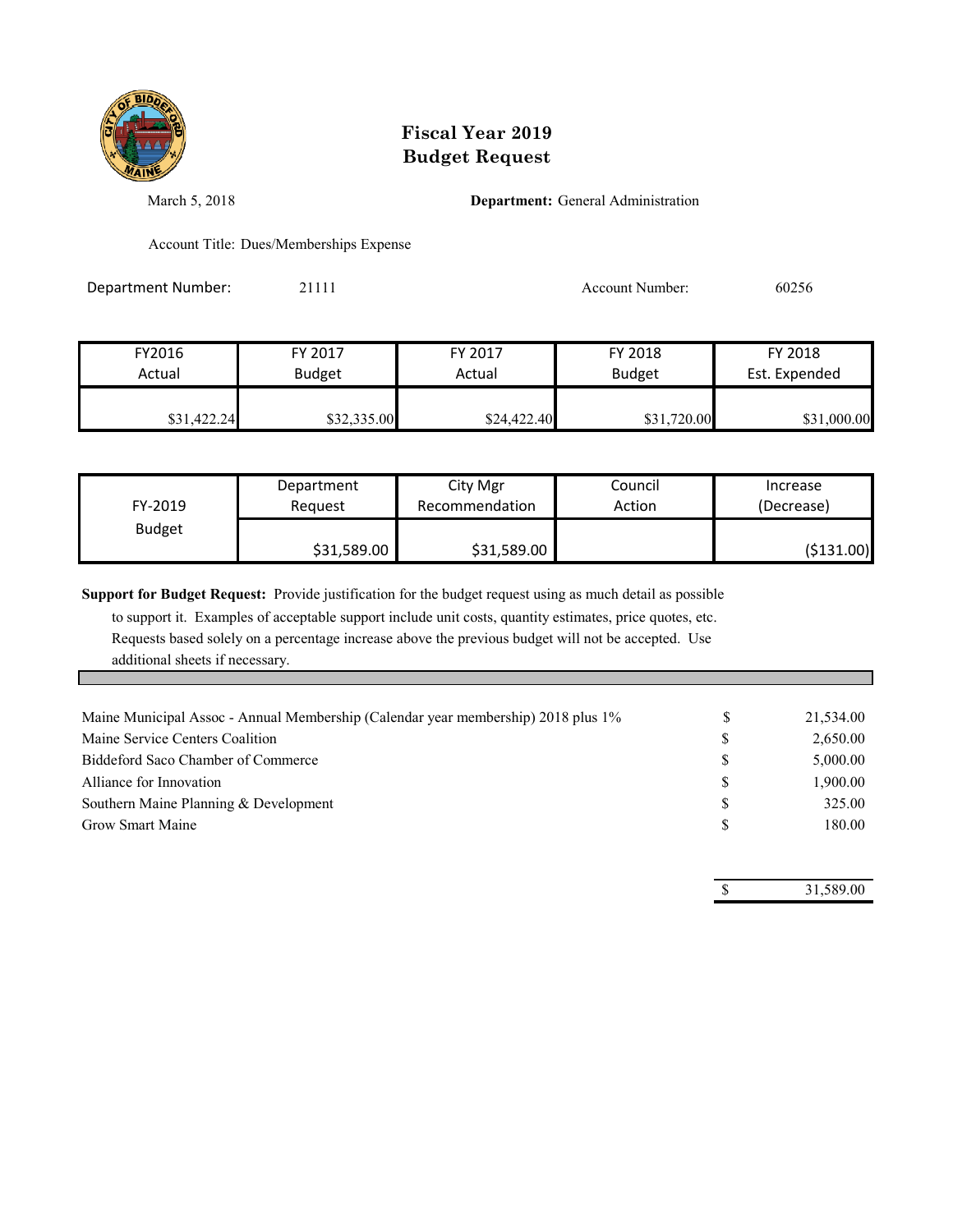

March 5, 2018 **Department:** General Administration

Account Title: Unemployment Comp Exp

Department Number: 21111 2002 21111 Account Number: 60259

| FY2016       | FY 2017       | FY 2017 | FY 2018       | FY 2018       |
|--------------|---------------|---------|---------------|---------------|
| Actual       | <b>Budget</b> | Actual  | <b>Budget</b> | Est. Expended |
|              |               |         |               |               |
| $-$ \$395.94 | \$25,000.00   | \$0.00  | \$15,000.00   | \$15,000.00   |

| FY-2019       | Department  | City Mgr       | Council | Increase   |
|---------------|-------------|----------------|---------|------------|
|               | Reauest     | Recommendation | Action  | (Decrease) |
| <b>Budget</b> | \$15,000.00 | \$15,000.00    |         | S0.00 I    |

**Support for Budget Request:** Provide justification for the budget request using as much detail as possible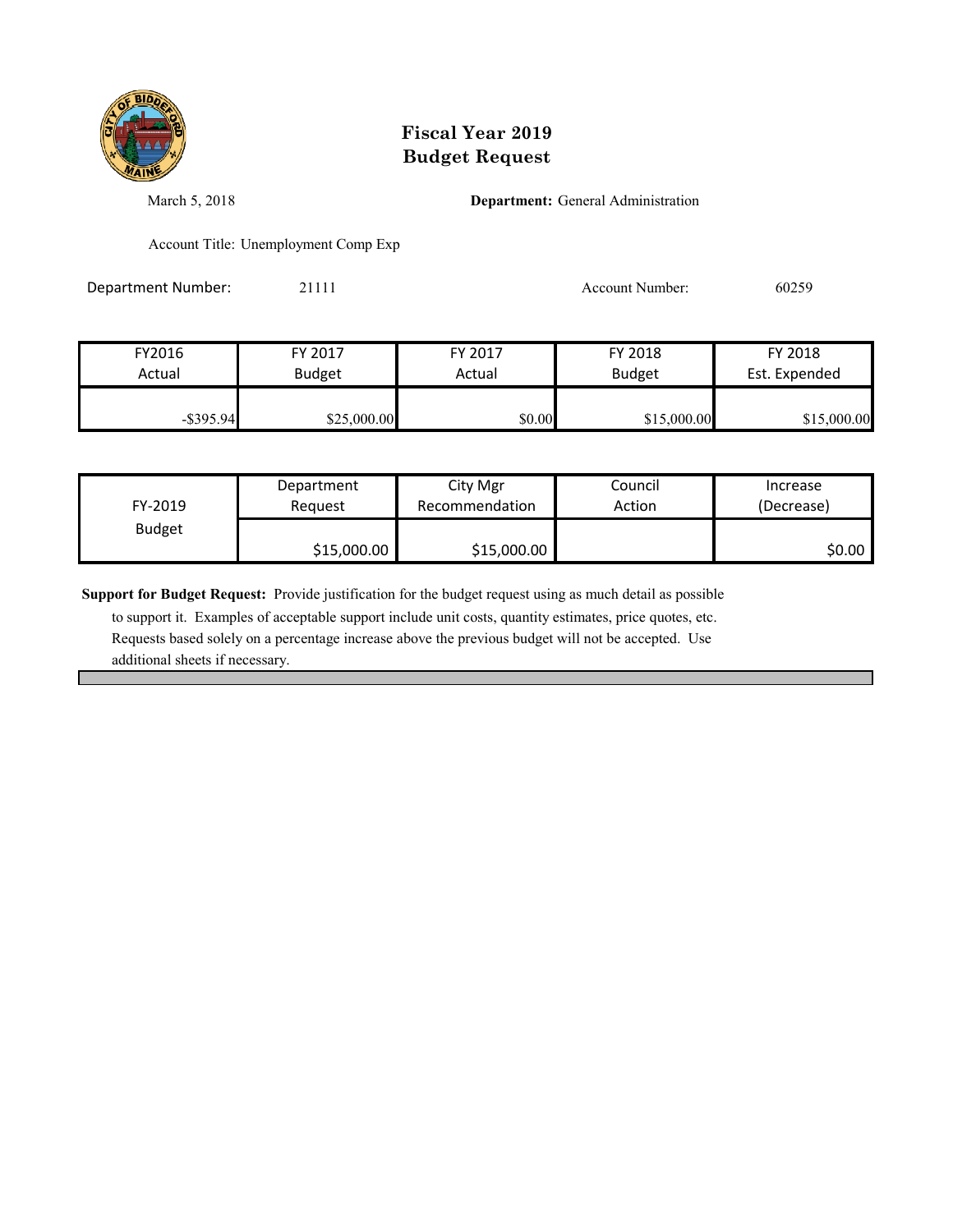

March 5, 2018 **Department:** General Administration

Account Title: Legal Services Expense

Department Number: 21111 200301 20111 Account Number: 60301

FY2016 FY 2017 FY 2017 FY 2018 FY 2018 Actual Budget **Actual Budget** Actual Budget Est. Expended  $$201,430.88$   $$135,000.00$   $$90,081.26$   $$105,000.00$   $$90,000.00$ 

| FY-2019       | Department   | City Mgr       | Council | Increase      |
|---------------|--------------|----------------|---------|---------------|
|               | Reauest      | Recommendation | Action  | (Decrease)    |
| <b>Budget</b> | \$105,000.00 | \$90,000.00    |         | (\$15,000.00) |

**Support for Budget Request:** Provide justification for the budget request using as much detail as possible

 to support it. Examples of acceptable support include unit costs, quantity estimates, price quotes, etc. Requests based solely on a percentage increase above the previous budget will not be accepted. Use additional sheets if necessary.

*change in mgt practices and experience is resulting in reductions in expenditures; majority of costs are related to: 1. litigation filed*

 *2. attendance at meetings*

|      | Legal Trend      |
|------|------------------|
| 2017 | \$<br>90,081.26  |
| 2016 | \$<br>201,430.88 |
| 2015 | \$<br>201,585.27 |
| 2014 | \$<br>144,851.38 |
| 2013 | \$<br>213,504.54 |
| 2012 | \$<br>141,701.33 |
|      |                  |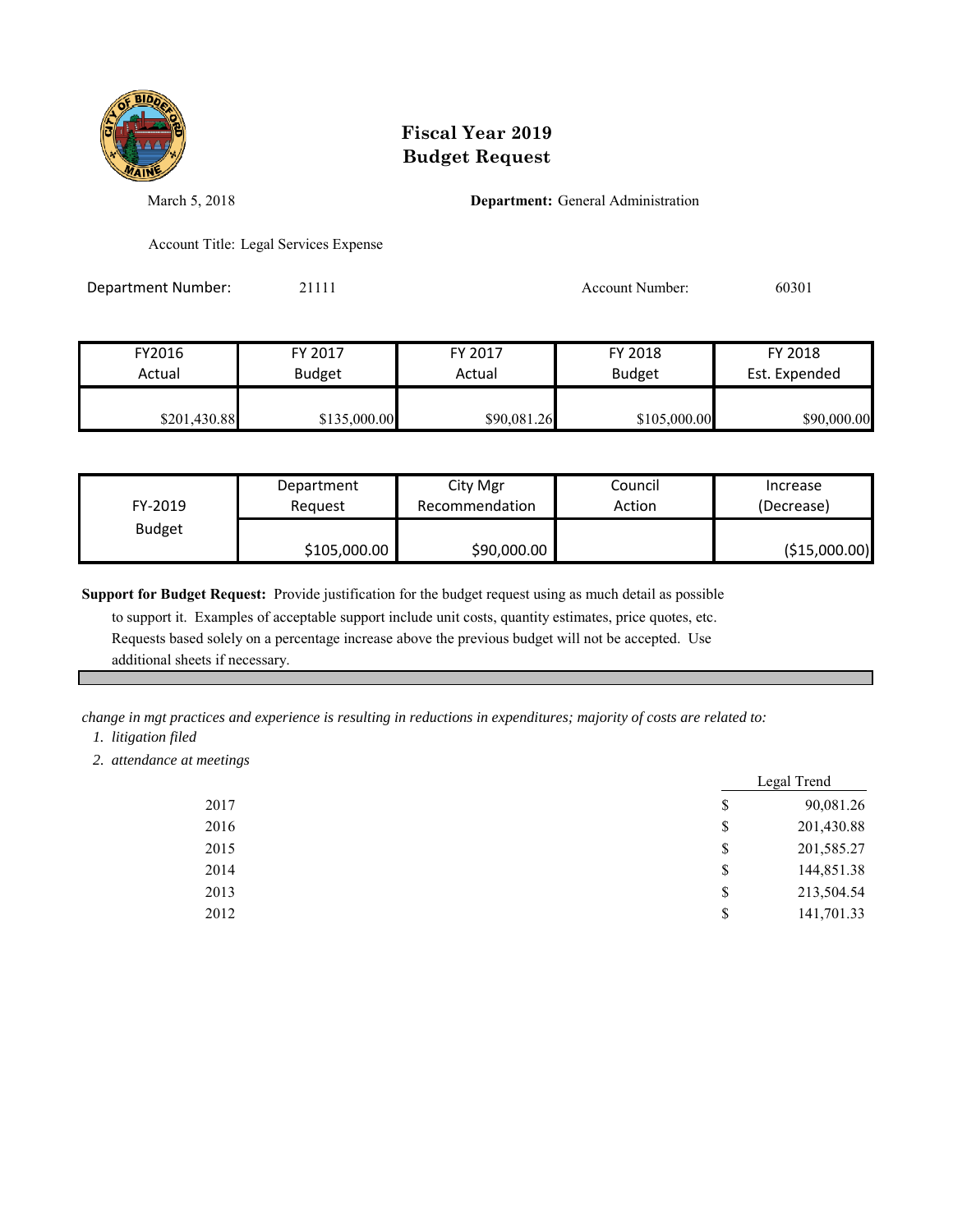

March 5, 2018 **Department:** General Administration

Account Title: Audit Services Expense

Department Number: 21111 200302 21111 Account Number: 60302

| FY2016      | FY 2017       | FY 2017     | FY 2018       | FY 2018       |
|-------------|---------------|-------------|---------------|---------------|
| Actual      | <b>Budget</b> | Actual      | <b>Budget</b> | Est. Expended |
| \$31,360.00 | \$35,300.00   | \$39,172.57 | \$38,818.00   | \$37,320.00   |

| FY-2019       | Department  | City Mgr       | Council | Increase   |
|---------------|-------------|----------------|---------|------------|
|               | Reauest     | Recommendation | Action  | (Decrease) |
| <b>Budget</b> | \$38,000.00 | \$38,000.00    |         | (\$818.00) |

**Support for Budget Request:** Provide justification for the budget request using as much detail as possible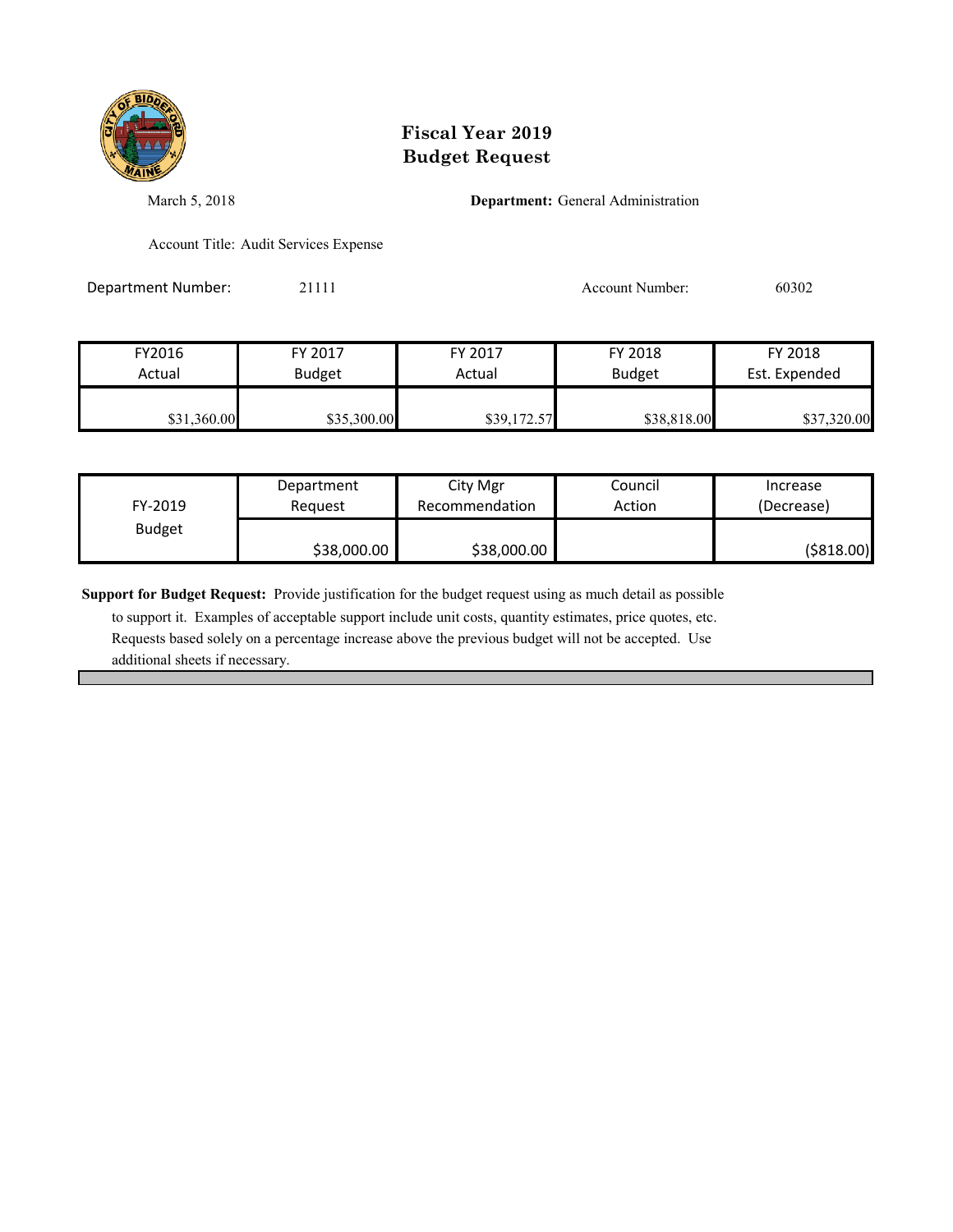

March 5, 2018 **Department:** General Administration

Account Title: Registry of Deeds Fee Expense

Department Number: 21111 200304

FY2016 FY 2017 FY 2017 FY 2018 FY 2018 Actual Budget **Actual Budget** Actual Budget Est. Expended \$11,813.88 \$11,000.00 \$14,147.00 \$12,000.00 \$11,000.00

| FY-2019       | Department  | City Mgr       | Council | Increase     |
|---------------|-------------|----------------|---------|--------------|
|               | Reauest     | Recommendation | Action  | (Decrease)   |
| <b>Budget</b> | \$11,500.00 | \$10,500.00    |         | (\$1,500.00) |

**Support for Budget Request:** Provide justification for the budget request using as much detail as possible

 to support it. Examples of acceptable support include unit costs, quantity estimates, price quotes, etc. Requests based solely on a percentage increase above the previous budget will not be accepted. Use additional sheets if necessary.

Estimated to remain at the level due to already working the old items afer the new policy was passed. FY2017 will not be the norm.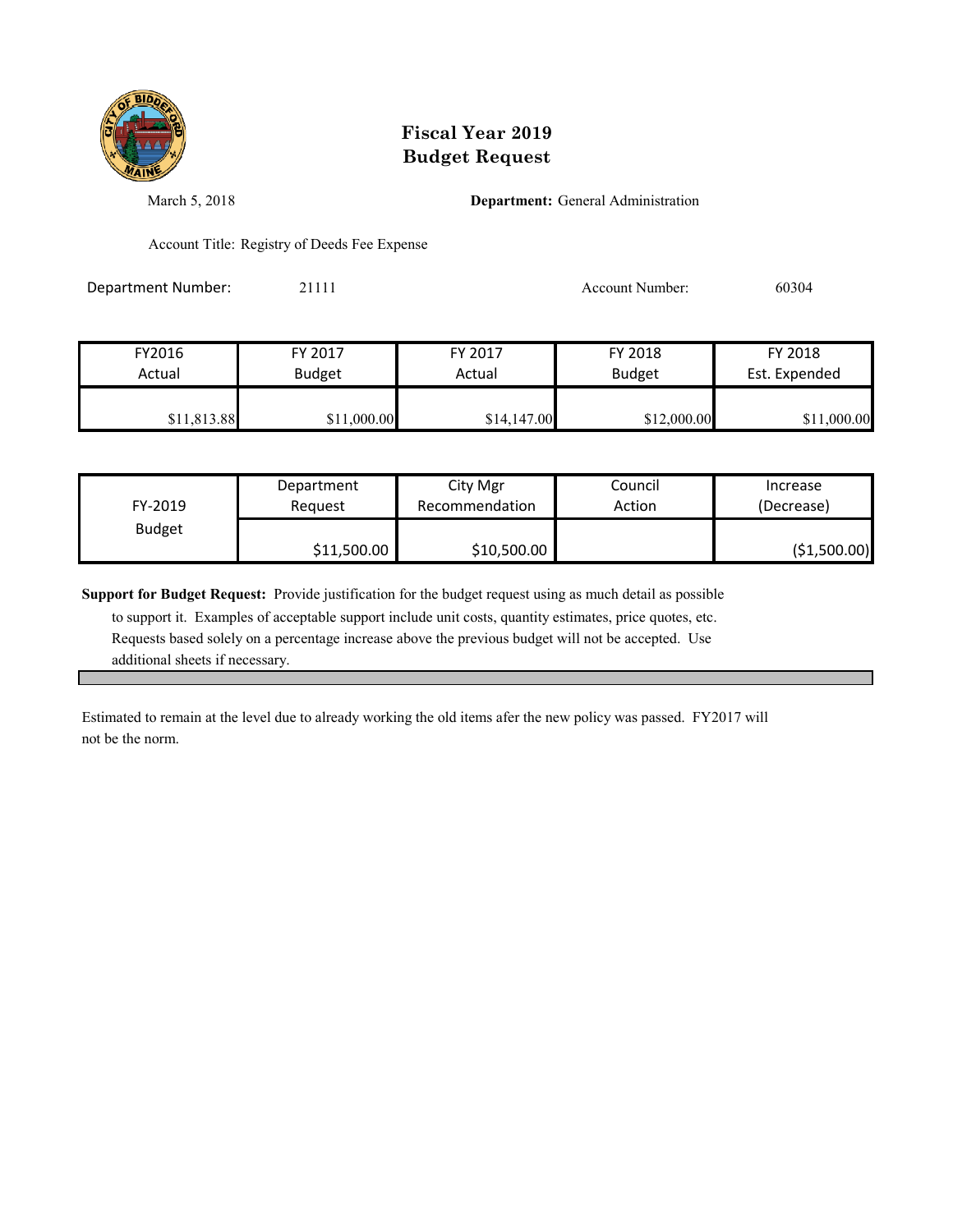

March 5, 2018 **Department:** General Administration

Account Title: Actuarial Expense

Department Number: 21111 2008 21111 Account Number: 60308

| FY2016     | FY 2017       | FY 2017    | FY 2018       | FY 2018       |
|------------|---------------|------------|---------------|---------------|
| Actual     | <b>Budget</b> | Actual     | <b>Budget</b> | Est. Expended |
| \$9,300.00 | \$9,000.00    | \$7,300.00 | \$8,000.00    | \$4,000.00    |

| FY-2019       | Department | City Mgr       | Council | Increase     |
|---------------|------------|----------------|---------|--------------|
|               | Reauest    | Recommendation | Action  | (Decrease)   |
| <b>Budget</b> | \$4,000.00 | \$4,000.00     |         | (\$4,000.00) |

**Support for Budget Request:** Provide justification for the budget request using as much detail as possible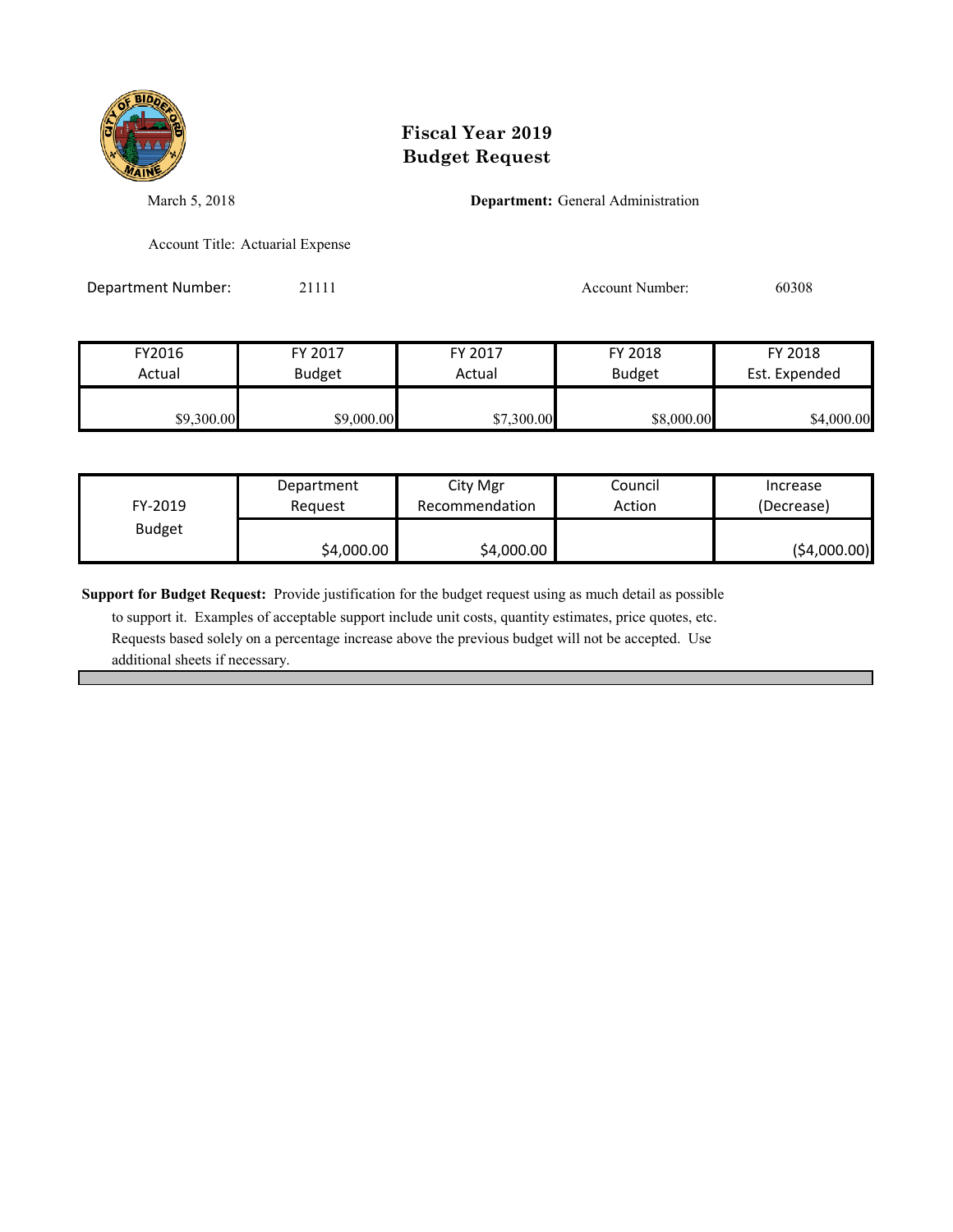

March 5, 2018 **Department:** General Administration

Account Title: Service Contracts Expense

Department Number: 21111 200310 21111 Account Number: 60310

| FY2016      | FY 2017       | FY 2017     | FY 2018       | FY 2018       |
|-------------|---------------|-------------|---------------|---------------|
| Actual      | <b>Budget</b> | Actual      | <b>Budget</b> | Est. Expended |
|             |               |             |               |               |
| \$15,840.17 | \$11,115.00   | \$15,373.90 | \$11,130.00   | \$11,900.00   |

| FY-2019       | Department  | City Mgr       | Council | Increase   |
|---------------|-------------|----------------|---------|------------|
|               | Reauest     | Recommendation | Action  | (Decrease) |
| <b>Budget</b> | \$11,900.00 | \$11,900.00    |         | \$770.00   |

**Support for Budget Request:** Provide justification for the budget request using as much detail as possible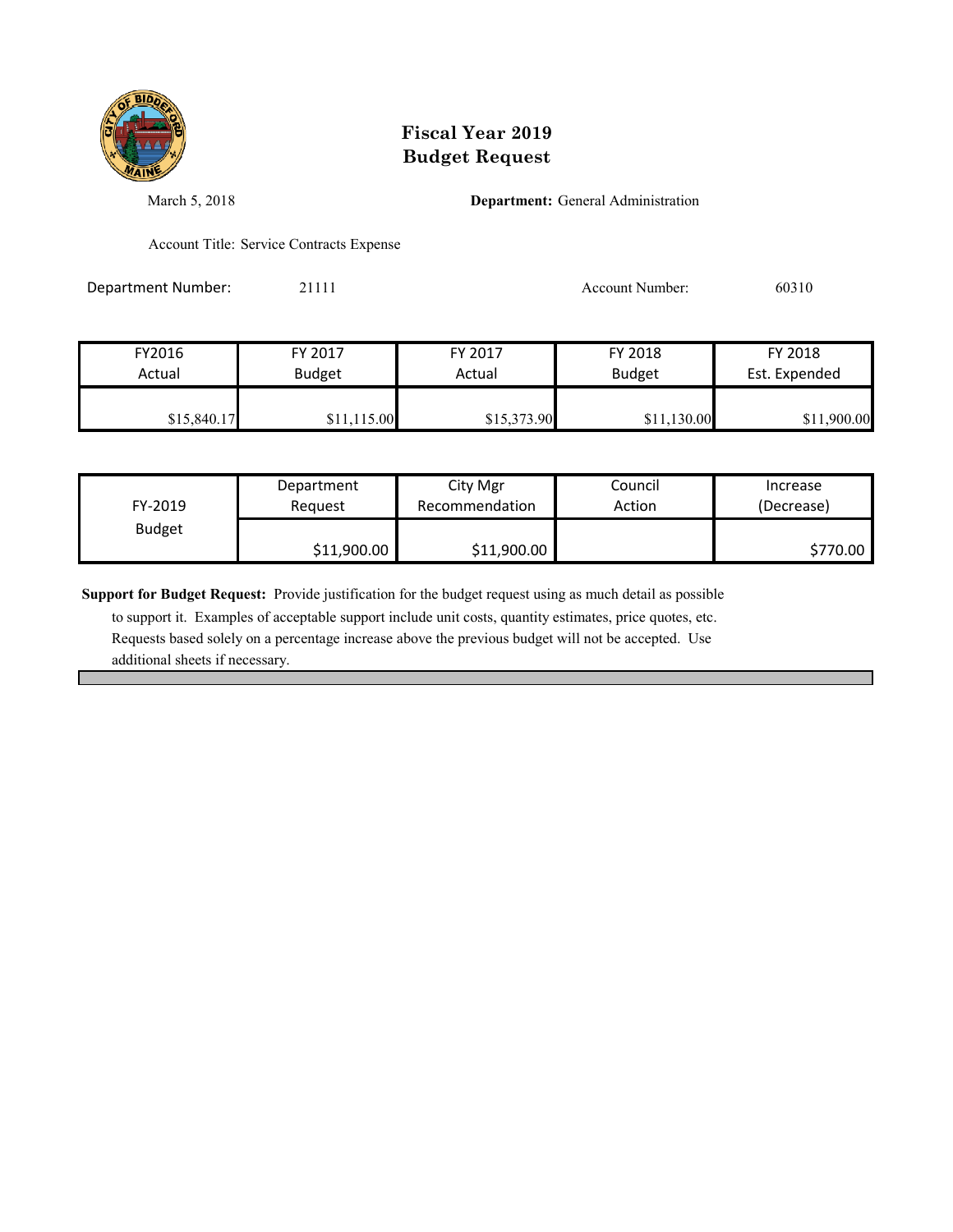

March 5, 2018 **Department:** General Administration

Account Title: User License Expense

Department Number: 21111 2009 21111 Account Number: 60315

| FY2016       | FY 2017       | FY 2017      | FY 2018       | FY 2018       |
|--------------|---------------|--------------|---------------|---------------|
| Actual       | <b>Budget</b> | Actual       | <b>Budget</b> | Est. Expended |
| \$128,579.01 | \$133,392.00  | \$132,810.66 | \$152,500.00  | \$152,500.00  |

| FY-2019       | Department   | City Mgr       | Council | Increase    |
|---------------|--------------|----------------|---------|-------------|
|               | Reguest      | Recommendation | Action  | (Decrease)  |
| <b>Budget</b> | \$172,086.00 | \$172,086.00   |         | \$19,586.00 |

**Support for Budget Request:** Provide justification for the budget request using as much detail as possible

 to support it. Examples of acceptable support include unit costs, quantity estimates, price quotes, etc. Requests based solely on a percentage increase above the previous budget will not be accepted. Use additional sheets if necessary.

This line reflects municipal software and software related licensing and maintenance fees. (1) The increase over last year includes a transfer from the Assessing Dept (21105-60310). In prior years the assessing department carried funds for Vision maintenance, hosting, and commitment work. These fees have been deducted from Assessing and moved here to consolidate and better manage software expenses. (2) The line also includes security testing and training software capable of testing network securty as well as performing real-world employee testing & training relaetd to network security.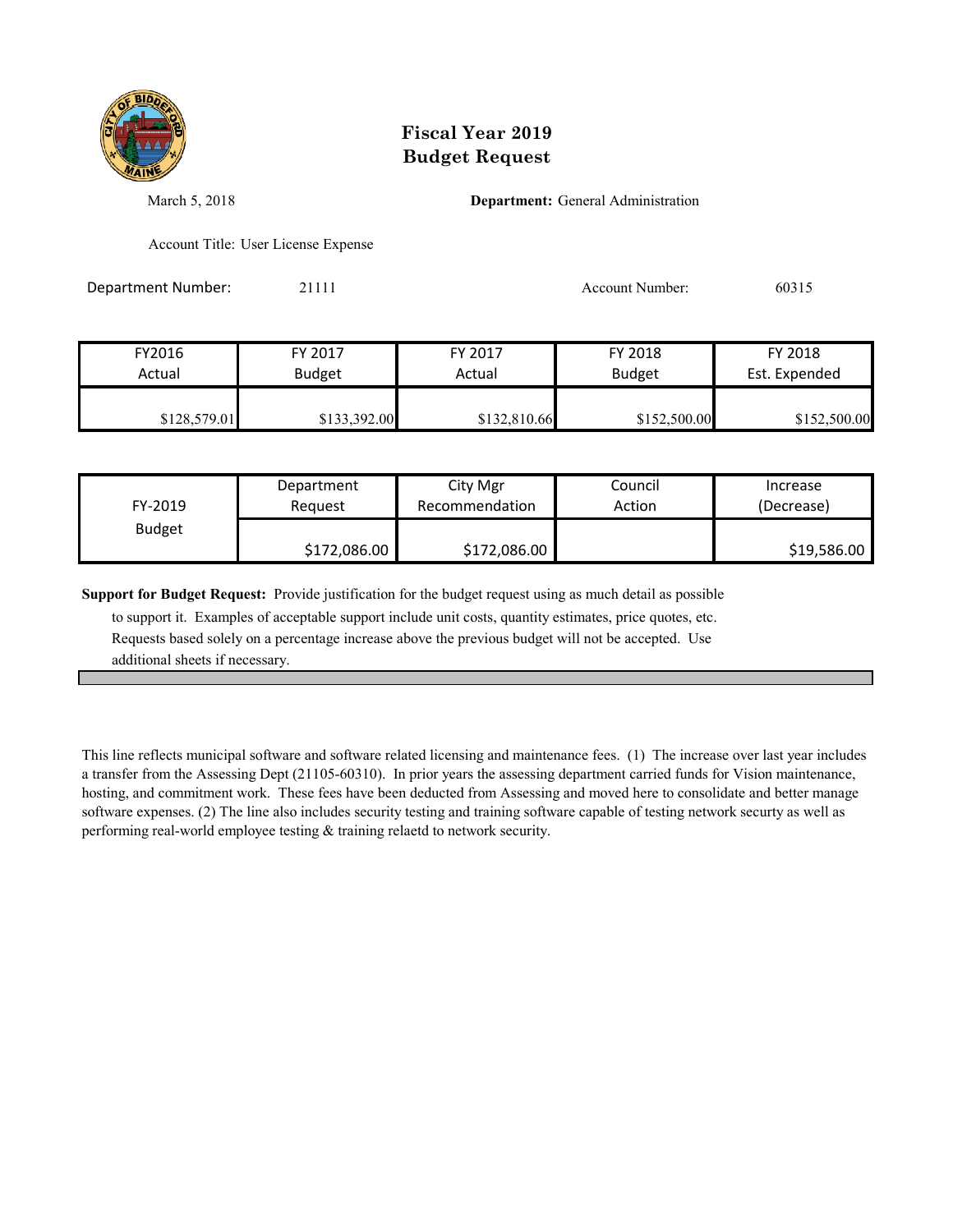

March 5, 2018 **Department:** General Administration

Account Title: Employee Assistance Program Ex

Department Number: 21111 200319 200319

| FY2016     | FY 2017       | FY 2017    |            | FY 2018       |
|------------|---------------|------------|------------|---------------|
| Actual     | <b>Budget</b> | Actual     |            | Est. Expended |
| \$5,062.50 | \$5,063.00    | \$4,368.00 | \$5,100.00 | \$3,820.00    |

| FY-2019       | Department | City Mgr       | Council | Increase      |
|---------------|------------|----------------|---------|---------------|
|               | Reauest    | Recommendation | Action  | (Decrease)    |
| <b>Budget</b> | \$0.00     | \$0.00         |         | ( \$5,100.00) |

**Support for Budget Request:** Provide justification for the budget request using as much detail as possible

 to support it. Examples of acceptable support include unit costs, quantity estimates, price quotes, etc. Requests based solely on a percentage increase above the previous budget will not be accepted. Use additional sheets if necessary.

The new health insurance policy through MMEHT includes the EAP program as part of the cost.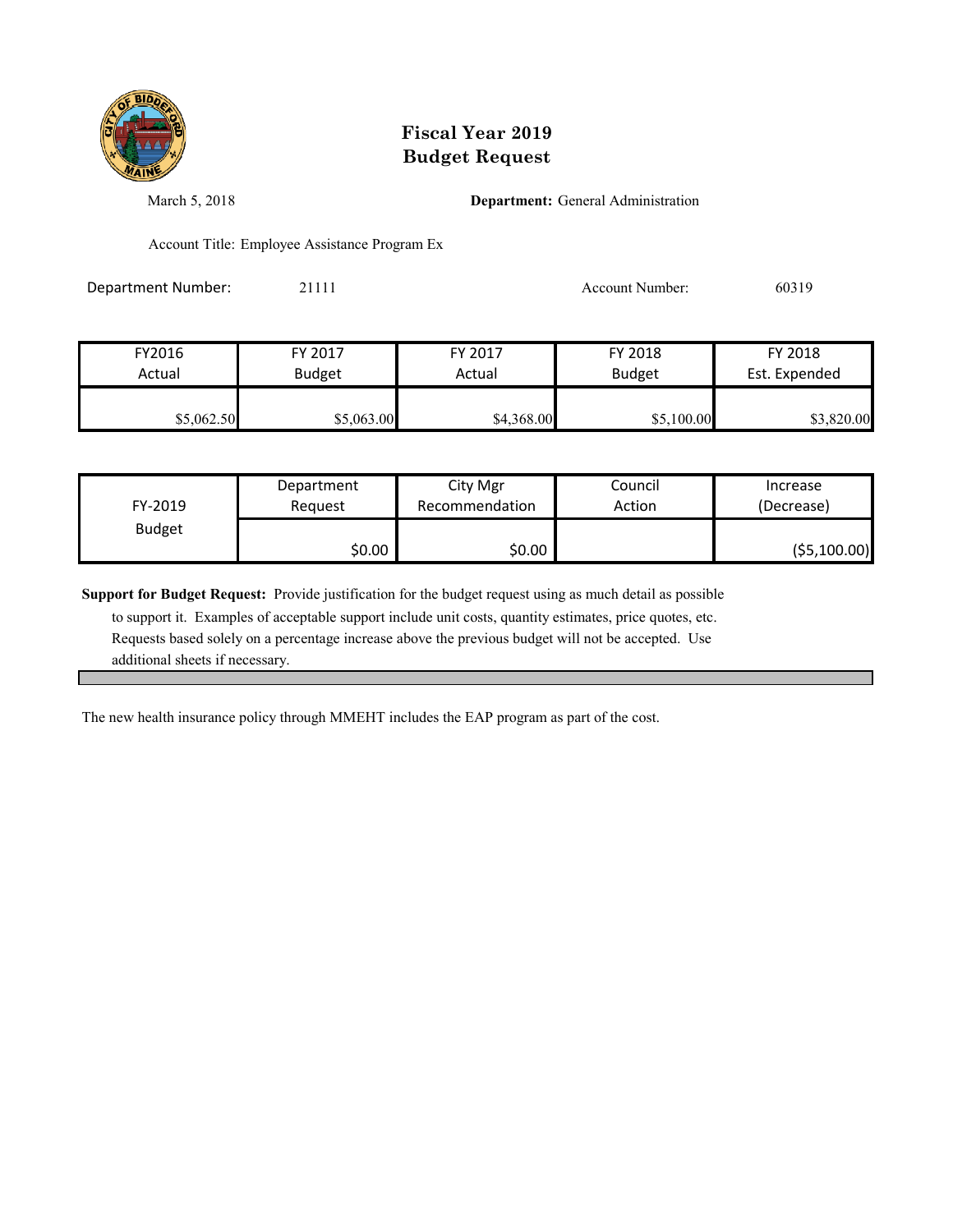

March 5, 2018 **Department:** General Administration

Account Title: Advertising

Department Number: 21111 Account Number: 60320

| FY2016      | FY 2017       | FY 2017     | FY 2018       | FY 2018       |
|-------------|---------------|-------------|---------------|---------------|
| Actual      | <b>Budget</b> | Actual      | <b>Budget</b> | Est. Expended |
|             |               |             |               |               |
| \$44,817.18 | \$40,000.00   | \$22,684.67 | \$40,000.00   | \$37,076.00   |

| FY-2019       | Department  | City Mgr       | Council | Increase   |
|---------------|-------------|----------------|---------|------------|
|               | Reauest     | Recommendation | Action  | (Decrease) |
| <b>Budget</b> | \$40,000.00 | \$40,000.00    |         | S0.00 I    |

**Support for Budget Request:** Provide justification for the budget request using as much detail as possible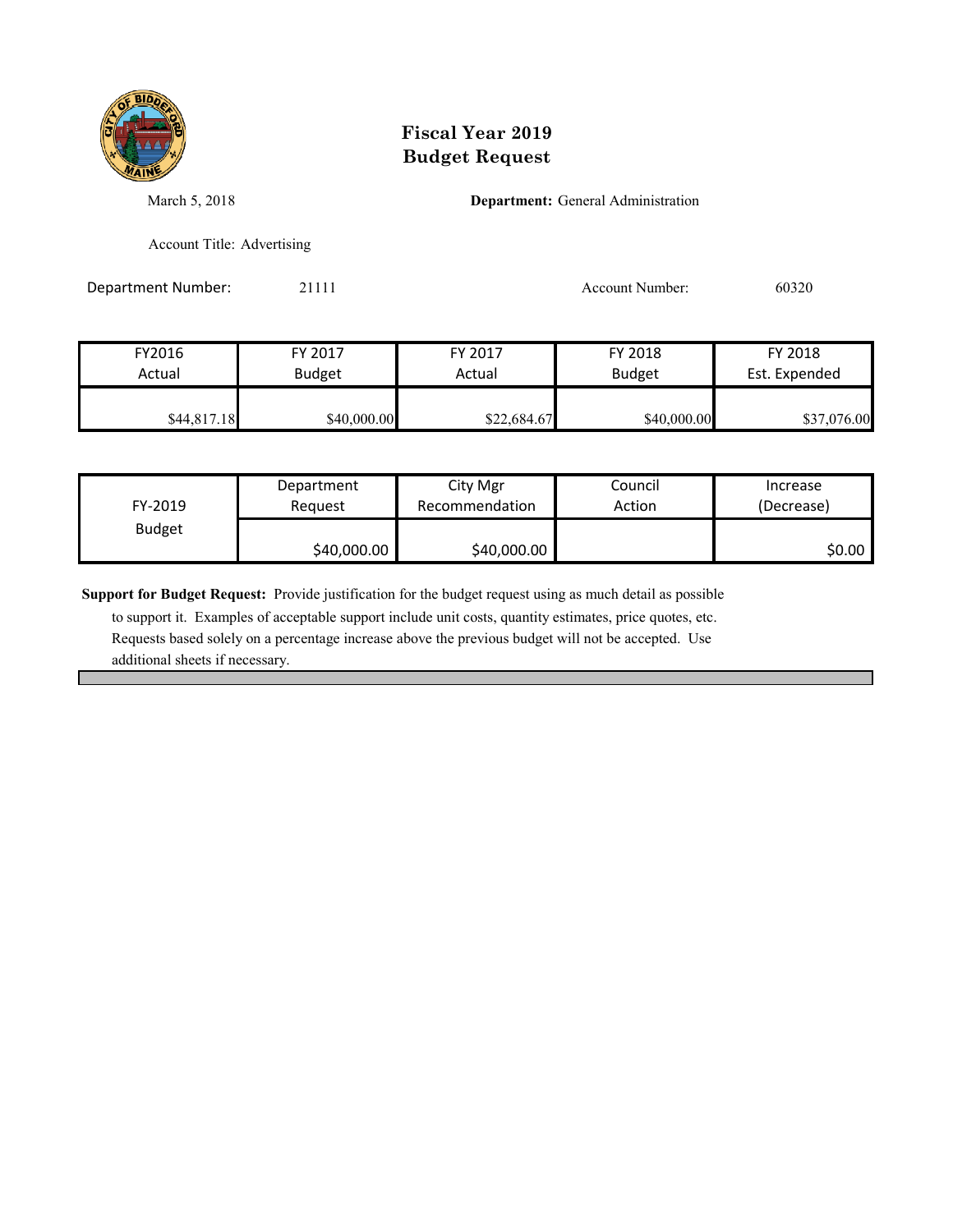

March 5, 2018 **Department:** General Administration

Account Title: UCC Expense

Department Number: 21111 200322

| FY2016 | FY 2017       | FY 2017 | FY 2018       | FY 2018       |  |
|--------|---------------|---------|---------------|---------------|--|
| Actual | <b>Budget</b> | Actual  | <b>Budget</b> | Est. Expended |  |
| \$0.00 | \$0.00        | \$15.00 | \$0.00        | \$30.00       |  |

| FY-2019       | Department | City Mgr       | Council | Increase   |
|---------------|------------|----------------|---------|------------|
|               | Reauest    | Recommendation | Action  | (Decrease) |
| <b>Budget</b> | \$30.00    | \$30.00        |         | \$30.00    |

**Support for Budget Request:** Provide justification for the budget request using as much detail as possible

 to support it. Examples of acceptable support include unit costs, quantity estimates, price quotes, etc. Requests based solely on a percentage increase above the previous budget will not be accepted. Use additional sheets if necessary.

City is now using UCC process to assist in collections for personal property tax collections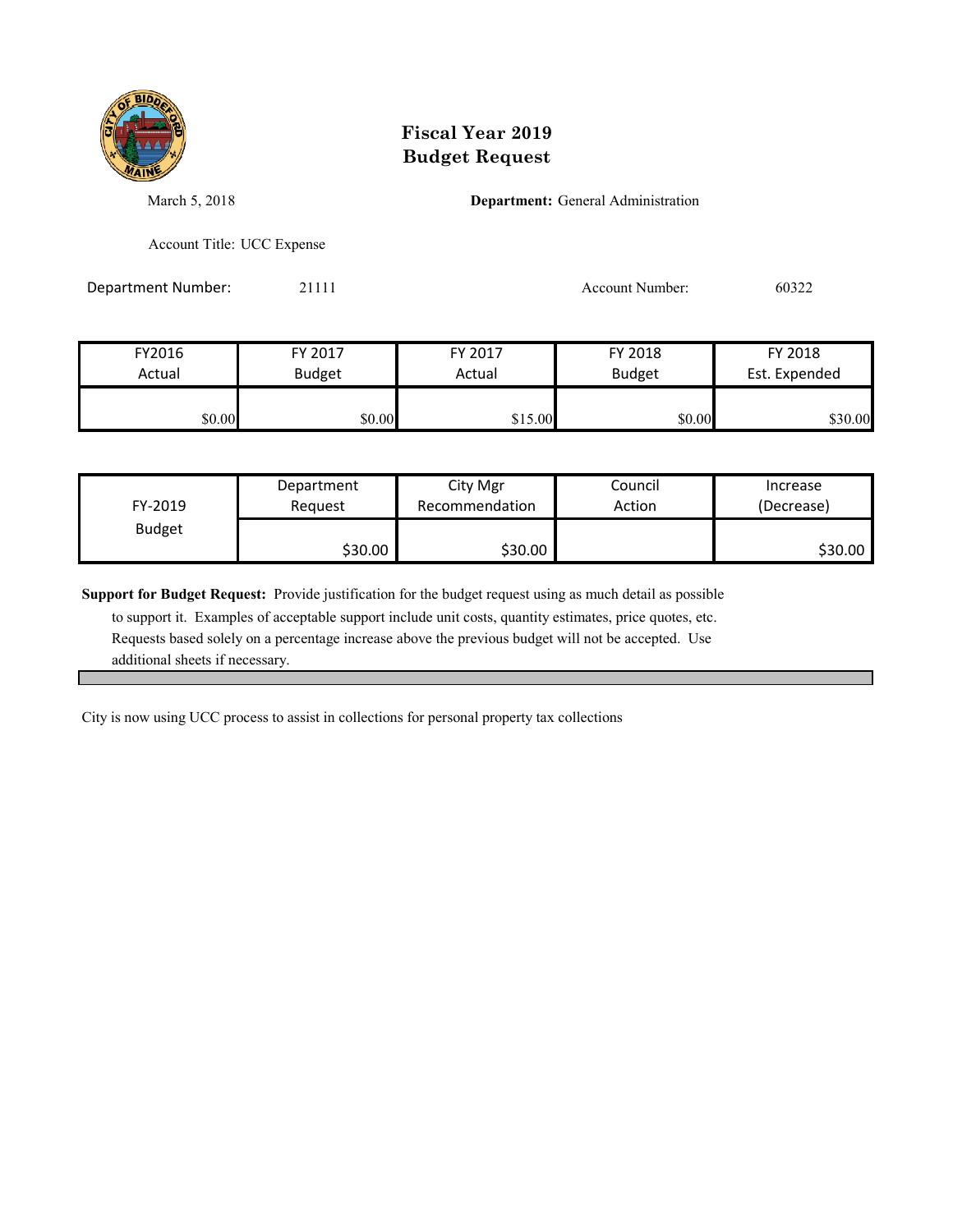

March 5, 2018 **Department:** General Administration

Account Title: Postage/Shipping Expense

Department Number: 21111 200325

| FY2016      | FY 2017       | FY 2017     | FY 2018       | FY 2018       |
|-------------|---------------|-------------|---------------|---------------|
| Actual      | <b>Budget</b> | Actual      | <b>Budget</b> | Est. Expended |
| \$29,879.30 | \$34,000.00   | \$39,089.63 | \$34,000.00   | \$37,500.00   |

| FY-2019       | Department  | City Mgr       | Council | Increase   |
|---------------|-------------|----------------|---------|------------|
|               | Reauest     | Recommendation | Action  | (Decrease) |
| <b>Budget</b> | \$37,500.00 | \$35,000.00    |         | \$1,000.00 |

**Support for Budget Request:** Provide justification for the budget request using as much detail as possible

 to support it. Examples of acceptable support include unit costs, quantity estimates, price quotes, etc. Requests based solely on a percentage increase above the previous budget will not be accepted. Use additional sheets if necessary.

Increasing due to trying to keep the foreclosure list at a minimum, doing extra mailings.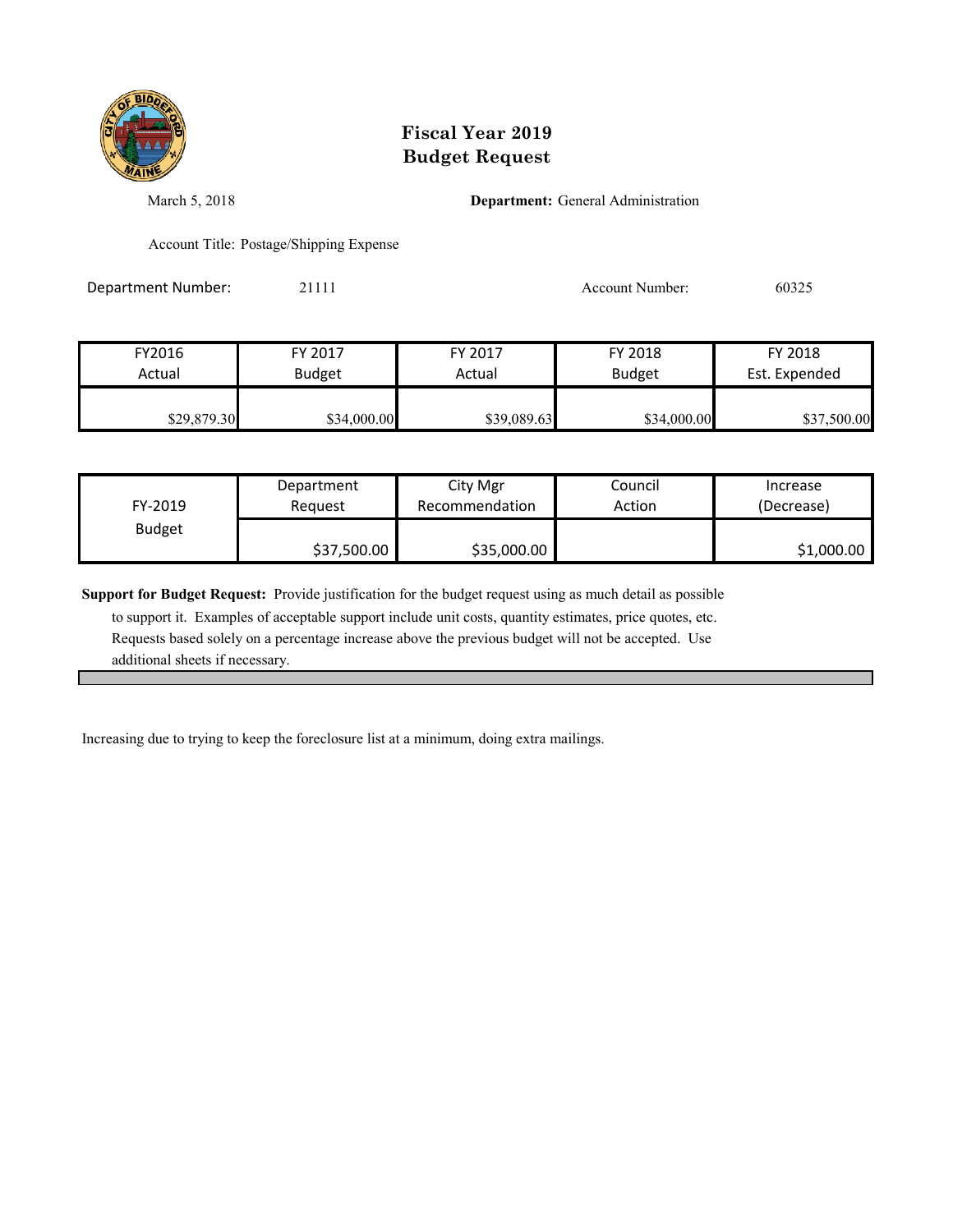

March 5, 2018 **Department:** General Administration

Account Title: Workers Comp Insurance Exp

| Department Number: | 21111         |              | Account Number: | 60370         | Fund |  |
|--------------------|---------------|--------------|-----------------|---------------|------|--|
|                    |               |              |                 |               |      |  |
| FY2016             | FY 2017       | FY 2017      | FY 2018         | FY 2018       |      |  |
| Actual             | <b>Budget</b> | Actual       | <b>Budget</b>   | Est. Expended |      |  |
|                    |               |              |                 |               |      |  |
| \$450,921.93       | \$482,484.00  | \$448,262.90 | \$455,000.00    | \$465,000.00  |      |  |

| FY-2019       | Department   | City Mgr       | Council | Increase    |
|---------------|--------------|----------------|---------|-------------|
|               | Reauest      | Recommendation | Action  | (Decrease)  |
| <b>Budget</b> | \$465,000.00 | \$465,000.00   |         | \$10,000.00 |

**Support for Budget Request:** Provide justification for the budget request using as much detail as possible to support it. Examples of acceptable support include unit costs, quantity estimates, price quotes, etc. Requests based solely on a percentage increase above the previous budget will not be accepted. Use additional sheets if necessary.

Updated based off the renewal rates, with an estimated of 7% increase, due to possible experience mod increase for school.

| 2017 | \$<br>448,262.90 |
|------|------------------|
| 2016 | \$<br>450,921.93 |
| 2015 | \$<br>409,749.00 |
| 2014 | \$<br>530,443.73 |
| 2013 | \$<br>519,651.10 |
| 2012 | \$<br>520,861.50 |
|      |                  |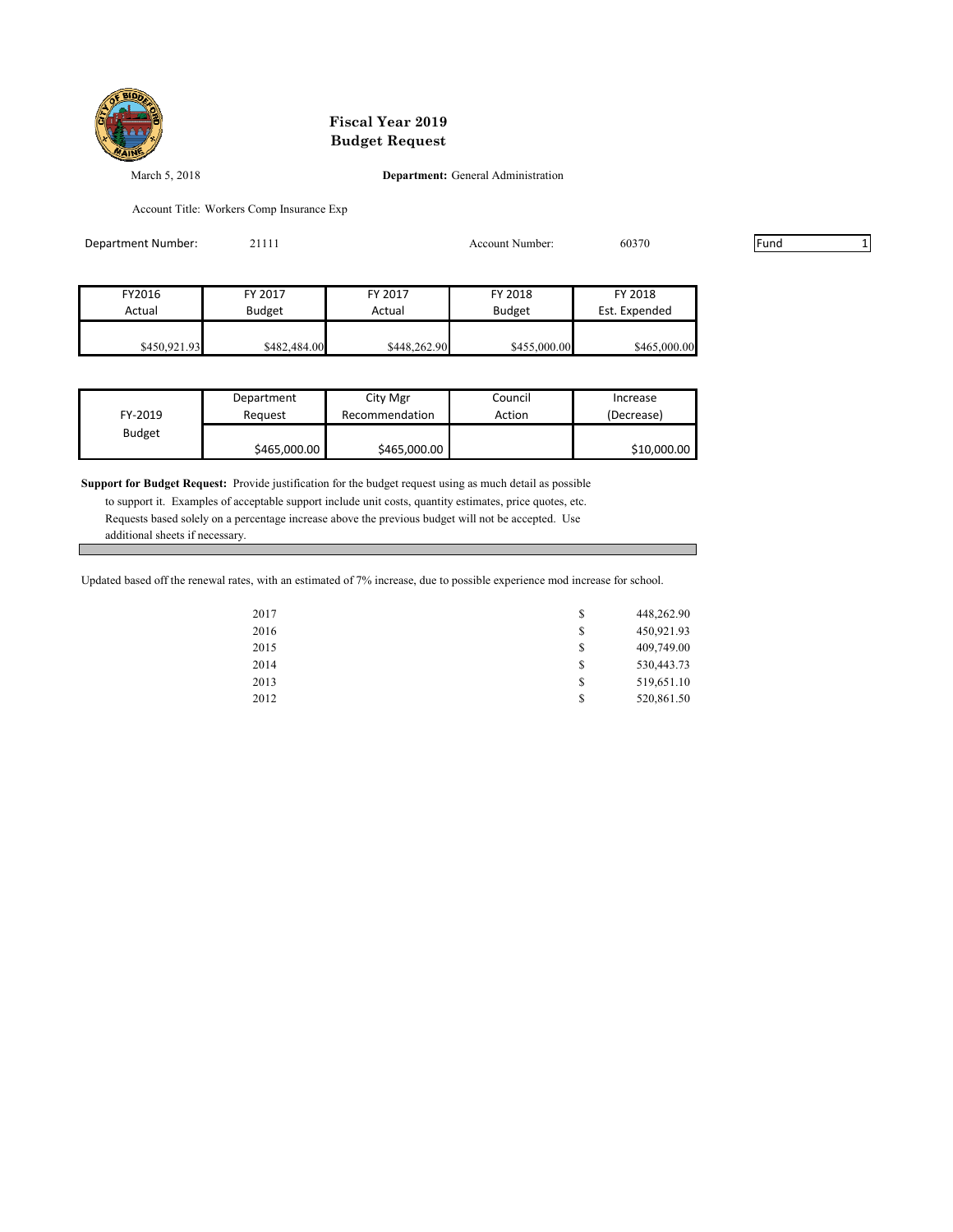

March 5, 2018 **Department:** General Administration

Account Title: General Insurance Expense

Department Number: 21111 2008 21111 Account Number: 60371

| FY2016      | FY 2017       | FY 2017     | FY 2018       | FY 2018       |
|-------------|---------------|-------------|---------------|---------------|
| Actual      | <b>Budget</b> | Actual      | <b>Budget</b> | Est. Expended |
| \$27,834.75 | \$29,240.00   | \$28,563.75 | \$29,999.00   | \$27,492.00   |

| FY-2019       | Department  | City Mgr       | Council | Increase     |
|---------------|-------------|----------------|---------|--------------|
|               | Reauest     | Recommendation | Action  | (Decrease)   |
| <b>Budget</b> | \$28,500.00 | \$28,500.00    |         | (51, 499.00) |

**Support for Budget Request:** Provide justification for the budget request using as much detail as possible

 to support it. Examples of acceptable support include unit costs, quantity estimates, price quotes, etc. Requests based solely on a percentage increase above the previous budget will not be accepted. Use additional sheets if necessary.

P&C Insurance said this one should remain stable next year

| 2017 | \$<br>28,563.75 |
|------|-----------------|
| 2016 | \$<br>27,834.75 |
| 2015 | \$<br>24,423.00 |
| 2014 | \$<br>20,399.00 |
| 2013 | \$<br>18,055.00 |
| 2012 | \$<br>18,048.00 |
|      |                 |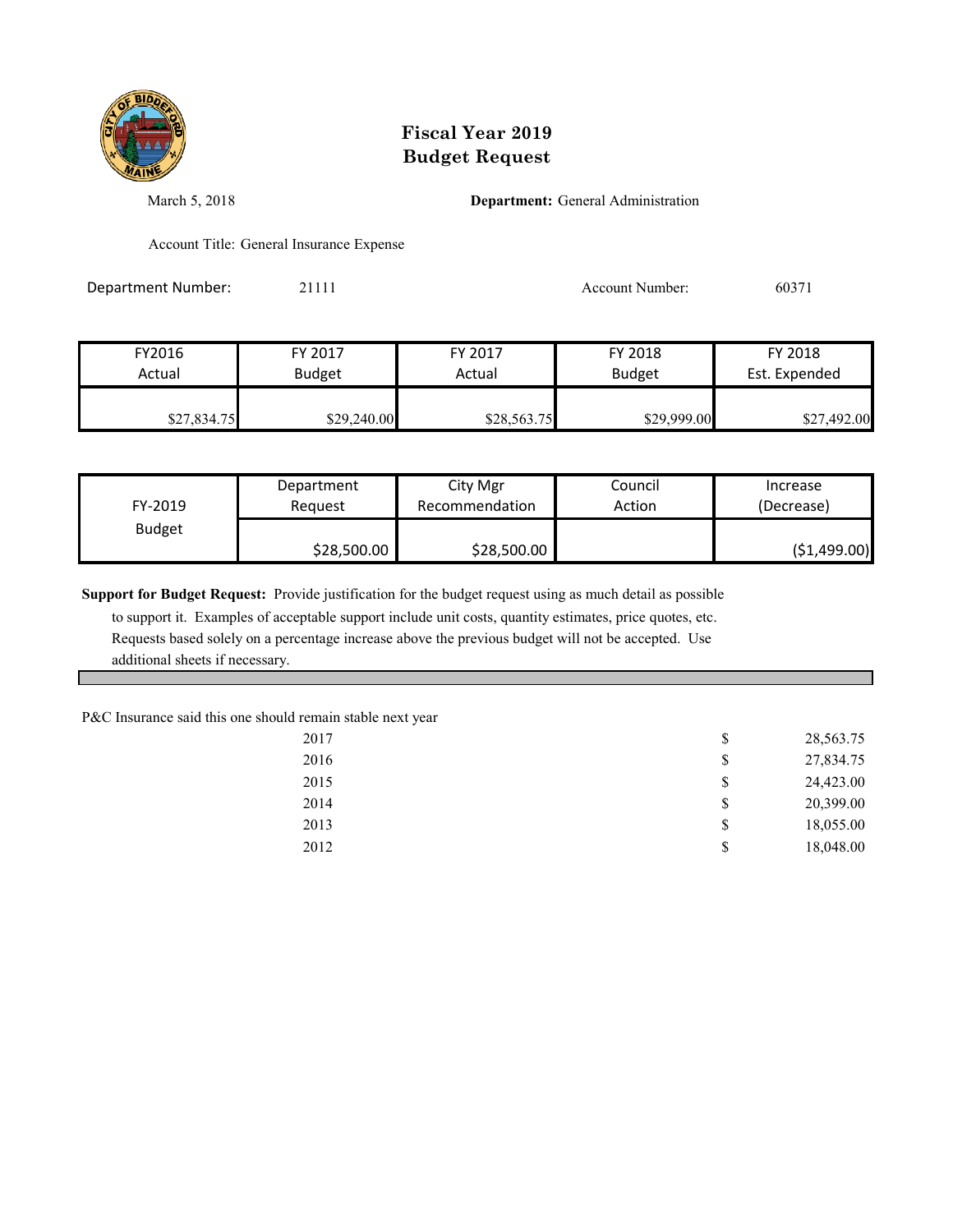

March 5, 2018 **Department:** General Administration

Account Title: Vehicle Insurance Expense

Department Number: 21111 Account Number: 60372

| FY2016      | FY 2017       | FY 2017     | FY 2018       | FY 2018       |
|-------------|---------------|-------------|---------------|---------------|
| Actual      | <b>Budget</b> | Actual      | <b>Budget</b> | Est. Expended |
|             |               |             |               |               |
| \$68,518.50 | \$71,200.00   | \$80,051.00 | \$83,000.00   | \$80,000.00   |

| FY-2019       | Department  | City Mgr       | Council | Increase      |
|---------------|-------------|----------------|---------|---------------|
|               | Reauest     | Recommendation | Action  | (Decrease)    |
| <b>Budget</b> | \$80,000.00 | \$80,000.00    |         | ( \$3,000.00) |

**Support for Budget Request:** Provide justification for the budget request using as much detail as possible

 to support it. Examples of acceptable support include unit costs, quantity estimates, price quotes, etc. Requests based solely on a percentage increase above the previous budget will not be accepted. Use additional sheets if necessary.

P&C Insurance said this should remain stable next year.

| 2017 | \$<br>80,051.00 |
|------|-----------------|
| 2016 | \$<br>68,518.50 |
| 2015 | \$<br>63,730.00 |
| 2014 | \$<br>64,061.50 |
| 2013 | \$<br>54,295.00 |
| 2012 | \$<br>46,668.00 |
|      |                 |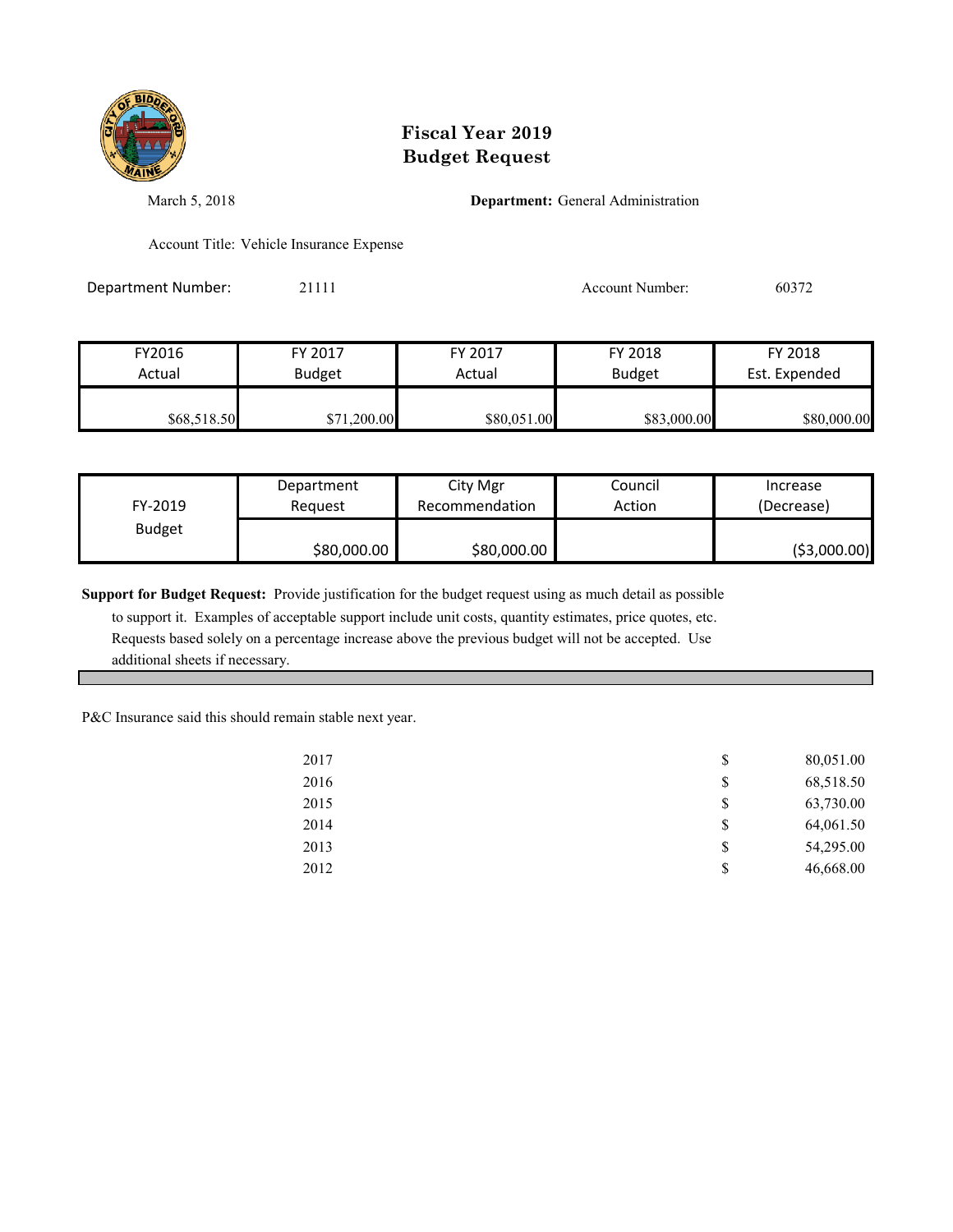

March 5, 2018 **Department:** General Administration

Account Title: Building/Boiler Insurance Exp

Department Number: 21111 2003/13 20111 2012 Account Number: 60373

| FY2016      | FY 2017       | FY 2017     | FY 2018       | FY 2018       |
|-------------|---------------|-------------|---------------|---------------|
| Actual      | <b>Budget</b> | Actual      | <b>Budget</b> | Est. Expended |
| \$39,523.00 | \$41,100.00   | \$41,029.00 | \$41,630.00   | \$41,641.28   |

| FY-2019       | Department  | City Mgr       | Council | Increase   |
|---------------|-------------|----------------|---------|------------|
|               | Reauest     | Recommendation | Action  | (Decrease) |
| <b>Budget</b> | \$41,700.00 | \$41,500.00    |         | (\$130.00) |

**Support for Budget Request:** Provide justification for the budget request using as much detail as possible

 to support it. Examples of acceptable support include unit costs, quantity estimates, price quotes, etc. Requests based solely on a percentage increase above the previous budget will not be accepted. Use additional sheets if necessary.

P&C Insurance said this should remain stable next year.

| 2017 | \$<br>41,029.00 |
|------|-----------------|
| 2016 | \$<br>39,523.00 |
| 2015 | \$<br>41,641.28 |
| 2014 | \$<br>43,087.00 |
| 2013 | \$<br>35,985.00 |
| 2012 | \$<br>34,622.00 |
|      |                 |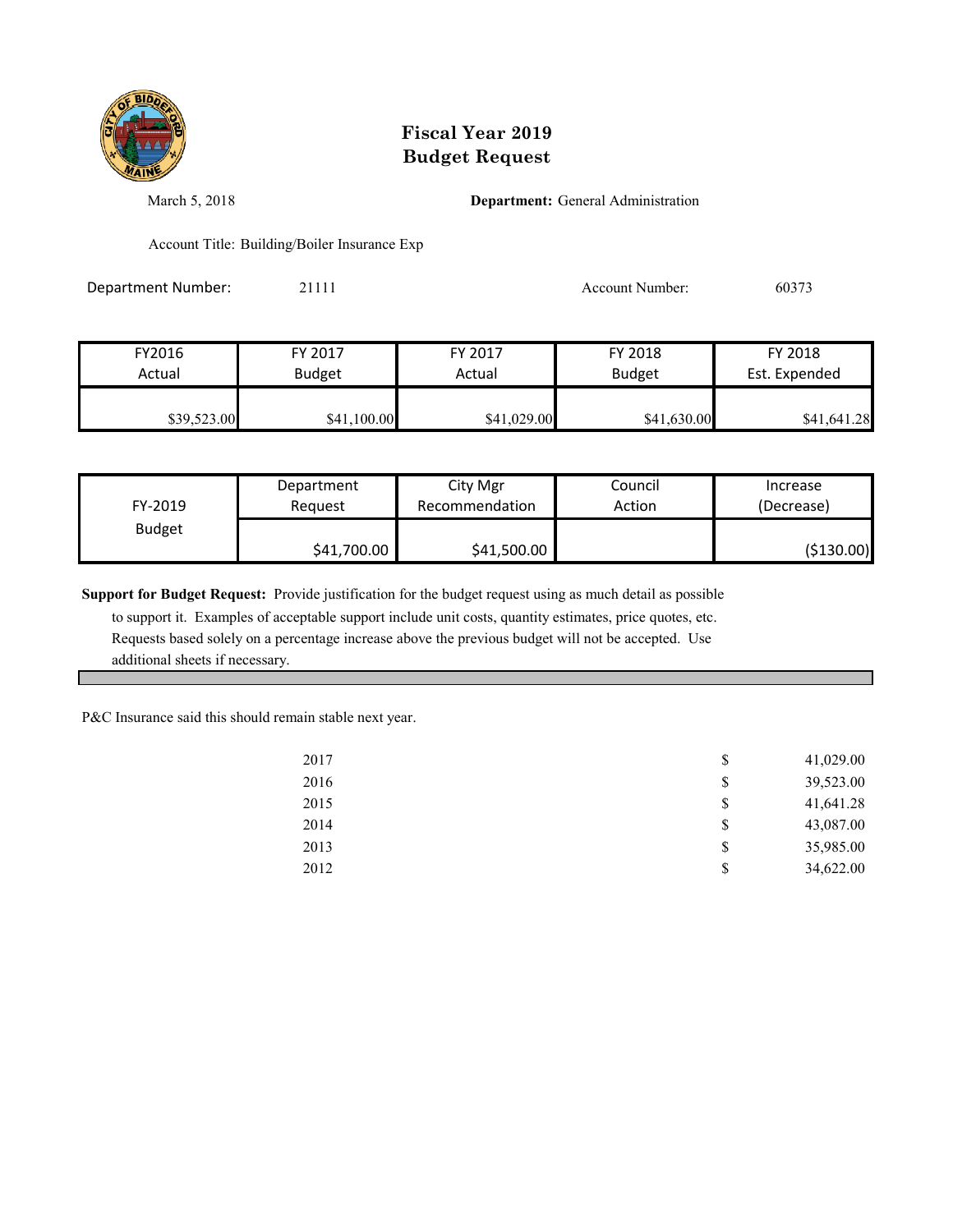

March 5, 2018 **Department:** General Administration

Account Title: Surety Bonds Expense

Department Number: 21111 2008 21111 Account Number: 60377

| FY2016   | FY 2017       | FY 2017  | FY 2018       | FY 2018       |
|----------|---------------|----------|---------------|---------------|
| Actual   | <b>Budget</b> | Actual   | <b>Budget</b> | Est. Expended |
|          |               |          |               |               |
| \$387.50 | \$625.00      | \$636.46 | \$625.00      | \$675.00      |

| FY-2019       | Department | City Mgr       | Council | Increase   |
|---------------|------------|----------------|---------|------------|
|               | Reauest    | Recommendation | Action  | (Decrease) |
| <b>Budget</b> | \$675.00   | \$675.00       |         | \$50.00    |

**Support for Budget Request:** Provide justification for the budget request using as much detail as possible

 to support it. Examples of acceptable support include unit costs, quantity estimates, price quotes, etc. Requests based solely on a percentage increase above the previous budget will not be accepted. Use additional sheets if necessary.

Bonding for:

| Jim Bennett     | City Manager/Treasurer | 225.00 |
|-----------------|------------------------|--------|
| Cheryl Fournier | Finance Director       | 225.00 |
| Kristy Cyr      | Tax Collector          | 225.00 |
|                 |                        | 675.00 |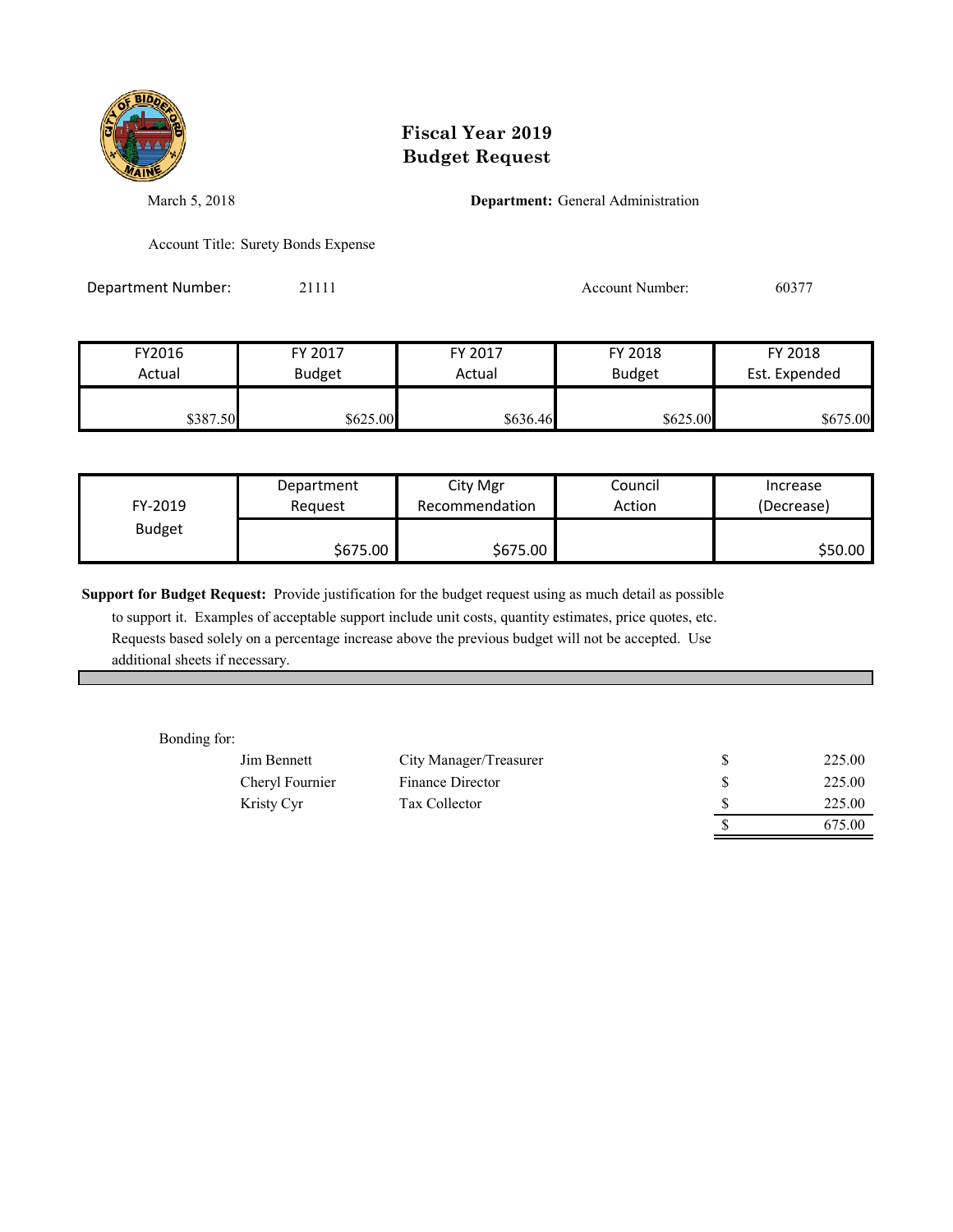

March 5, 2018 **Department:** General Administration

Account Title: Public Official Liab Insur Exp

Department Number: 21111 Account Number: 60379

| FY2016      | FY 2017       | FY 2017     | FY 2018       | FY 2018       |
|-------------|---------------|-------------|---------------|---------------|
| Actual      | <b>Budget</b> | Actual      | <b>Budget</b> | Est. Expended |
| \$31,626.00 | \$32,891.00   | \$31,129.00 | \$32,300.00   | \$30,714.00   |

| FY-2019       | Department  | City Mgr       | Council | Increase   |
|---------------|-------------|----------------|---------|------------|
|               | Reauest     | Recommendation | Action  | (Decrease) |
| <b>Budget</b> | \$32,500.00 | \$32,000.00    |         | (\$300.00) |

**Support for Budget Request:** Provide justification for the budget request using as much detail as possible

 to support it. Examples of acceptable support include unit costs, quantity estimates, price quotes, etc. Requests based solely on a percentage increase above the previous budget will not be accepted. Use additional sheets if necessary.

P&C Insurance said to increase about 5%.

| 2017 | \$<br>31,129.00 |
|------|-----------------|
| 2016 | \$<br>31,626.00 |
| 2015 | \$<br>30,977.00 |
| 2014 | \$<br>19,468.00 |
| 2013 | \$<br>17,610.00 |
| 2012 | \$<br>15,232.00 |
|      |                 |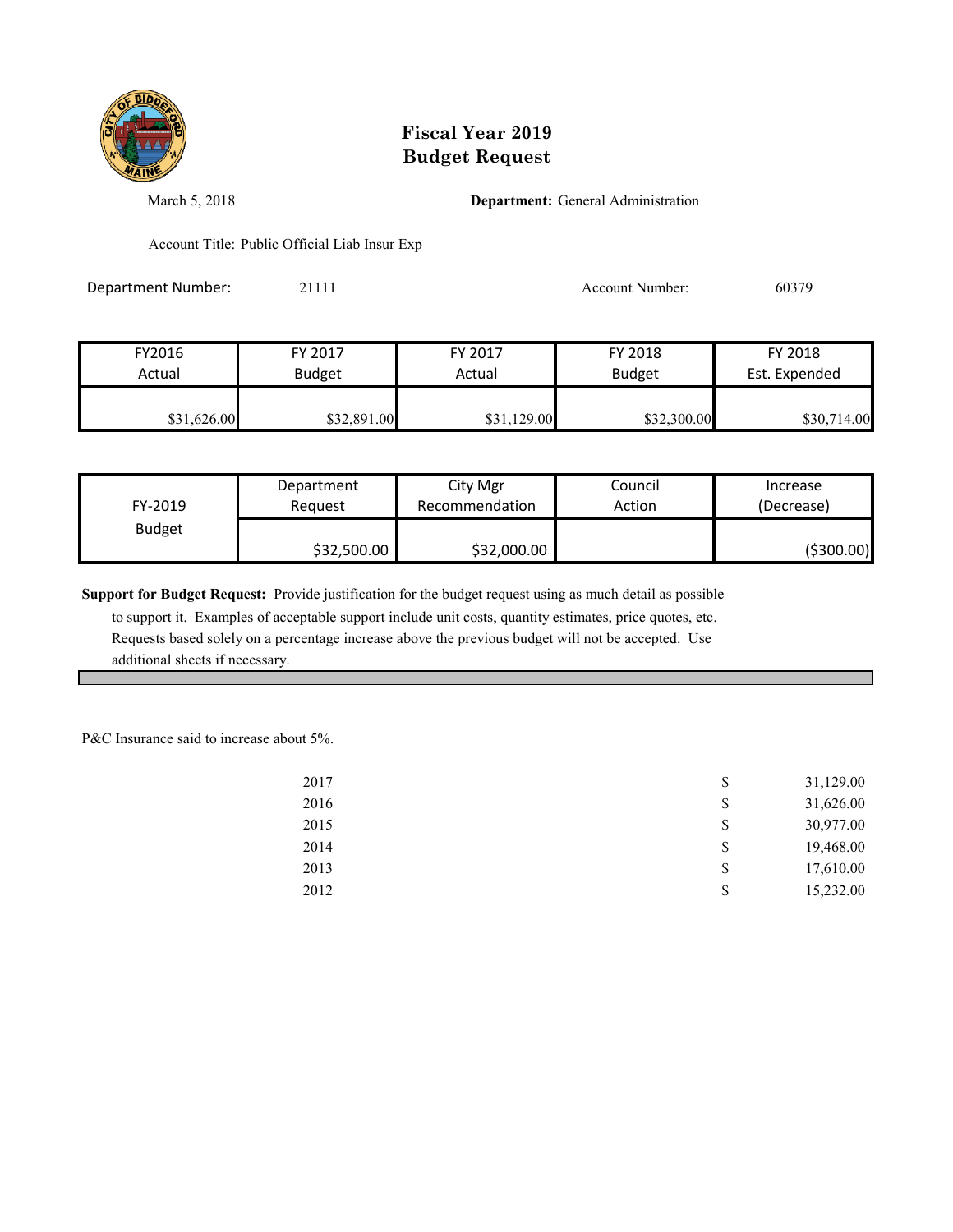

March 5, 2018 **Department:** General Administration

Account Title: Police Prof Liab Insur Exp

Department Number: 21111 20080 20080 2009 20111 20080 20080 20080 20080 20080 20080 20080 20080 20080 20080 20

| FY2016      | FY 2017       | FY 2017     | FY 2018       | FY 2018       |
|-------------|---------------|-------------|---------------|---------------|
| Actual      | <b>Budget</b> | Actual      | <b>Budget</b> | Est. Expended |
|             |               |             |               |               |
| \$60,218.00 | \$62,627.00   | \$48,382.00 | \$50,000.00   | \$31,478.00   |

| FY-2019       | Department  | City Mgr       | Council | Increase       |
|---------------|-------------|----------------|---------|----------------|
|               | Reauest     | Recommendation | Action  | (Decrease)     |
| <b>Budget</b> | \$30,000.00 | \$30,000.00    |         | ( \$20,000.00) |

**Support for Budget Request:** Provide justification for the budget request using as much detail as possible

 to support it. Examples of acceptable support include unit costs, quantity estimates, price quotes, etc. Requests based solely on a percentage increase above the previous budget will not be accepted. Use additional sheets if necessary.

#### FY18 renewal was decreased

*with expected CALEA designation in FY19, the cost should decrease again*

| 2017 | \$<br>48,382.00 |
|------|-----------------|
| 2016 | \$<br>60,218.00 |
| 2015 | \$<br>63,501.47 |
| 2014 | \$<br>70,086.00 |
| 2013 | \$<br>11,881.00 |
| 2012 | \$<br>14,560.80 |
|      |                 |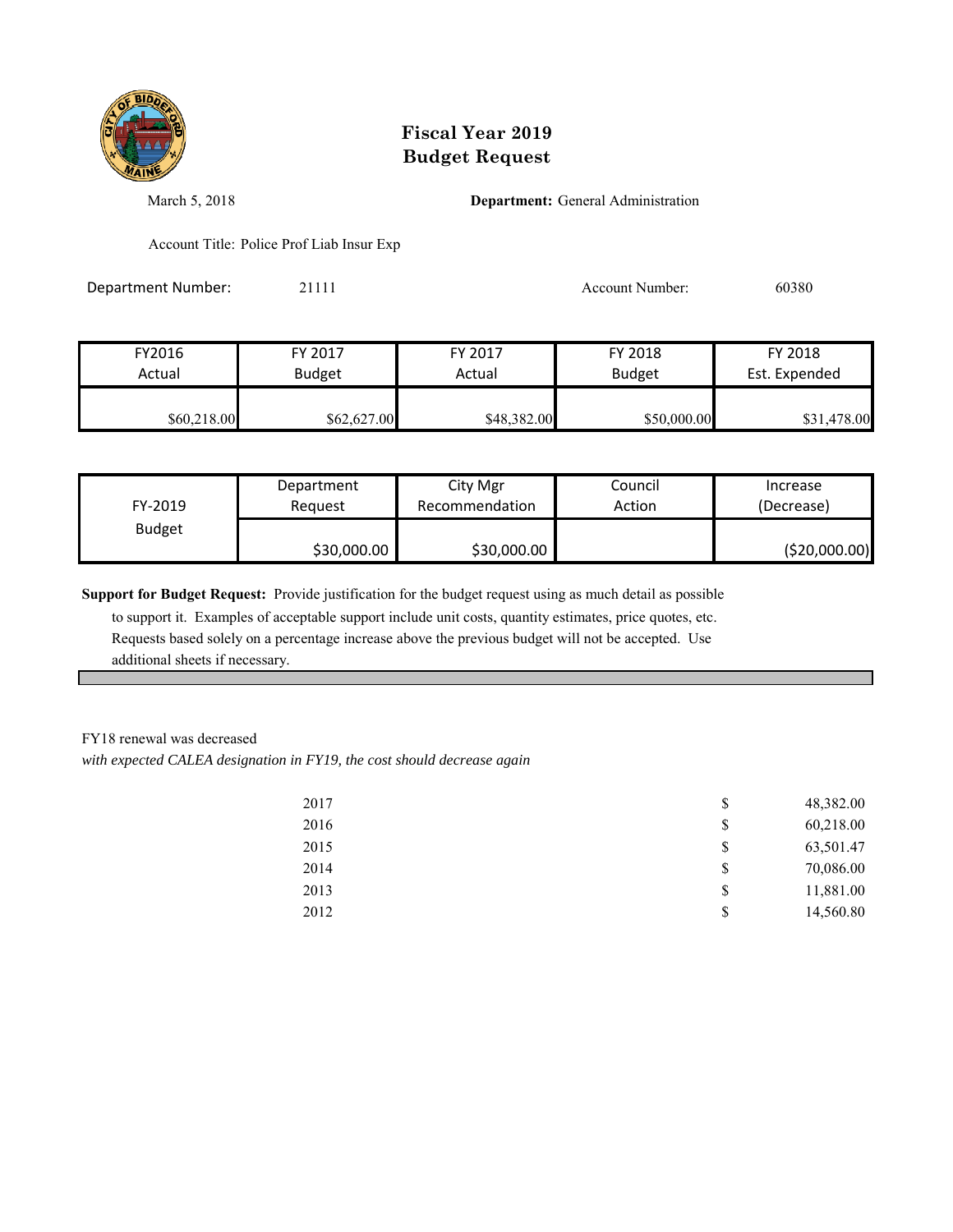

March 5, 2018 **Department:** General Administration

Account Title: Phone/Celular/Paging Exp

Department Number: 21111 2002 21111 Account Number: 60402

| FY2016      | FY 2017       | FY 2017     | FY 2018       | FY 2018       |
|-------------|---------------|-------------|---------------|---------------|
| Actual      | <b>Budget</b> | Actual      | <b>Budget</b> | Est. Expended |
| \$19,098.36 | \$22,140.00   | \$18,389.99 | \$23,791.00   | \$21,408.00   |

| FY-2019       | Department  | City Mgr       | Council | Increase     |
|---------------|-------------|----------------|---------|--------------|
|               | Reauest     | Recommendation | Action  | (Decrease)   |
| <b>Budget</b> | \$22,000.00 | \$22,000.00    |         | (\$1,791.00) |

**Support for Budget Request:** Provide justification for the budget request using as much detail as possible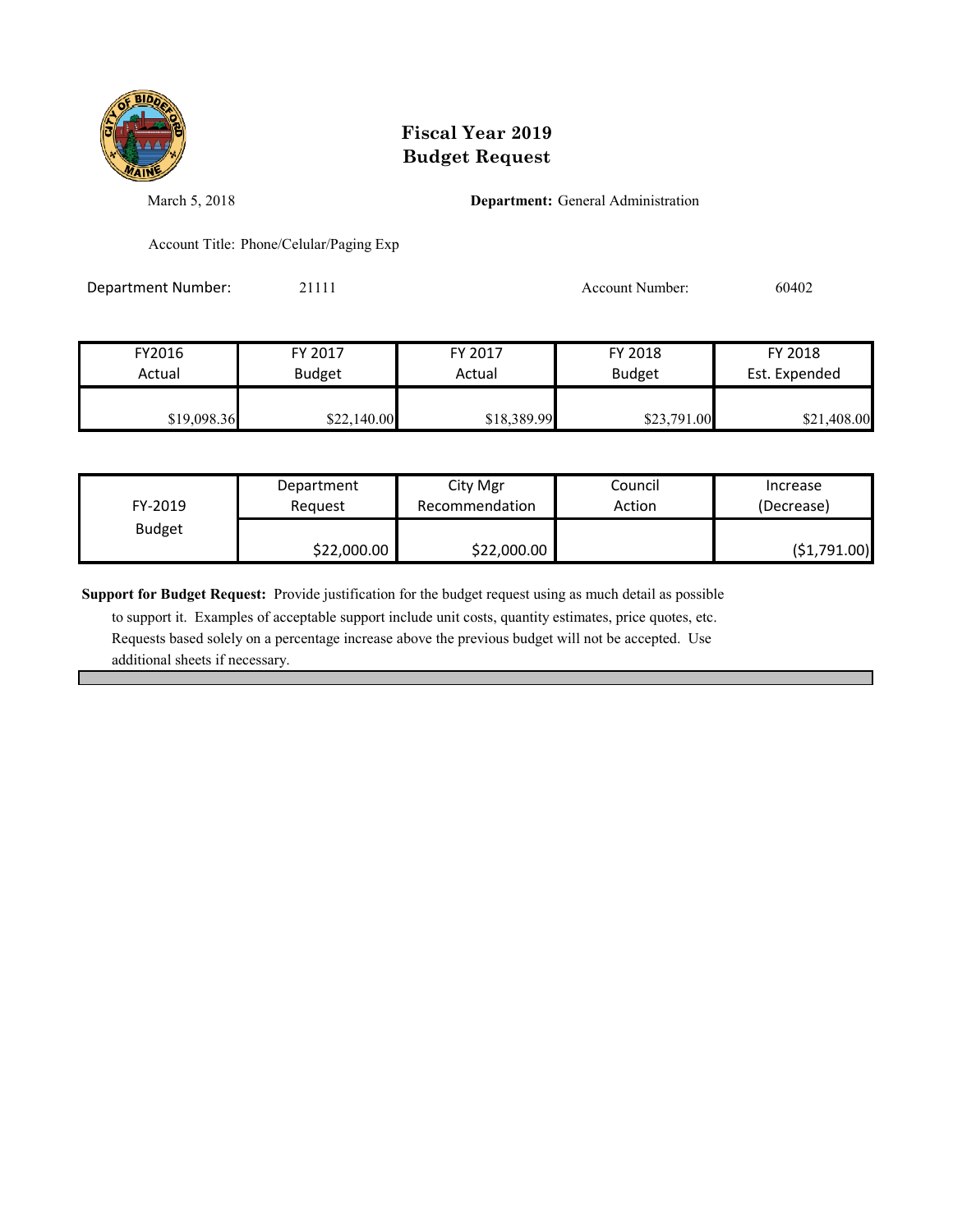

March 5, 2018 **Department:** General Administration

Account Title: Fiber/Internet Expense

Department Number: 21111 2008 21111 Account Number: 60406

| FY2016      | FY 2017       | FY 2017     | FY 2018       | FY 2018       |
|-------------|---------------|-------------|---------------|---------------|
| Actual      | <b>Budget</b> | Actual      | <b>Budget</b> | Est. Expended |
|             |               |             |               |               |
| \$28,285.68 | \$28,286.00   | \$25,928.58 | \$28,463.00   | \$29,314.00   |

| FY-2019       | Department  | City Mgr       | Council | Increase   |
|---------------|-------------|----------------|---------|------------|
|               | Reauest     | Recommendation | Action  | (Decrease) |
| <b>Budget</b> | \$29,314.00 | \$28,400.00    |         | (\$63.00)  |

**Support for Budget Request:** Provide justification for the budget request using as much detail as possible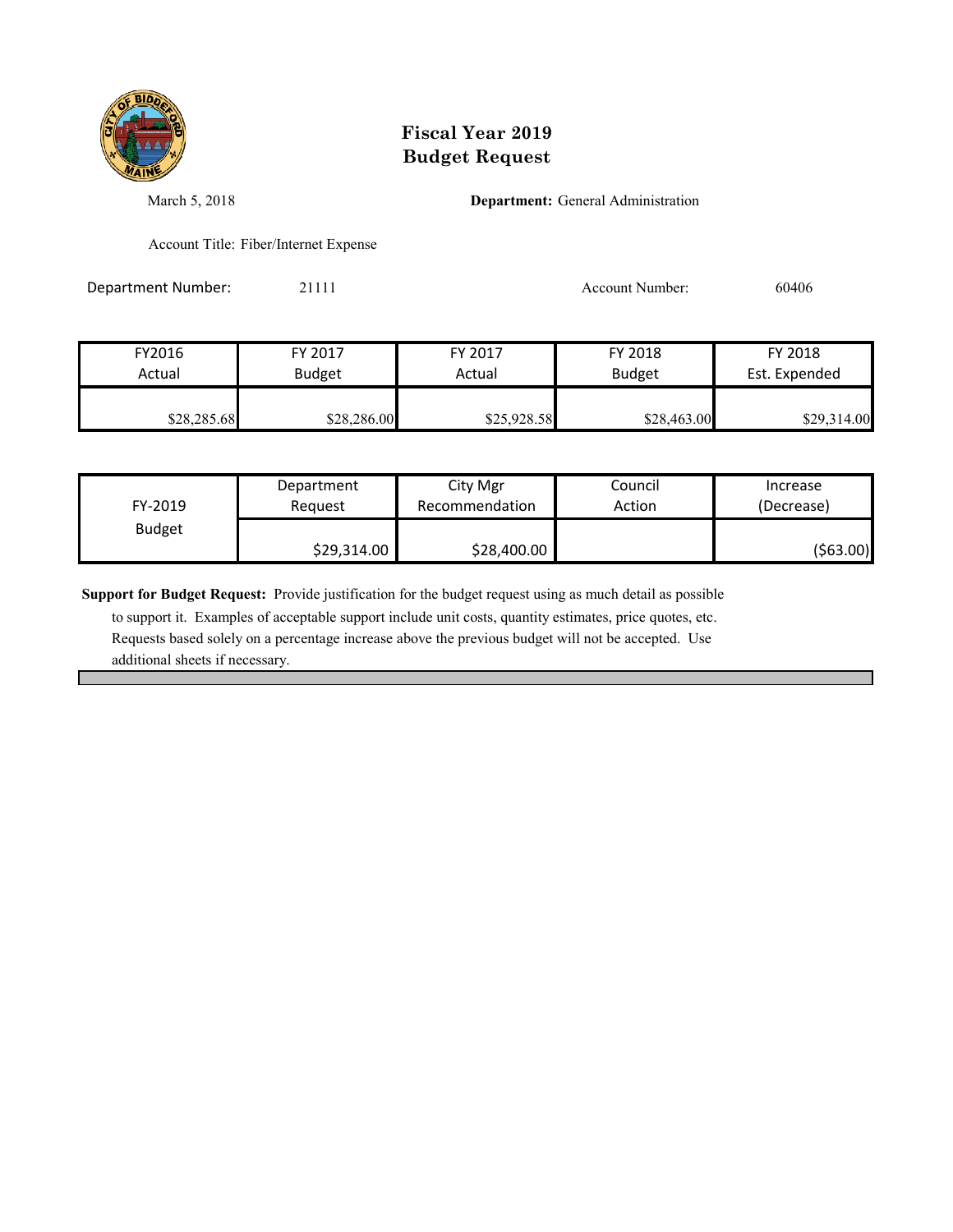

March 5, 2018 **Department:** General Administration

Account Title: Admin/Office Supp/Eqt Non-Cap

Department Number: 21111 2008 21111 Account Number: 60500

| FY2016     | FY 2017       | FY 2017    | FY 2018       | FY 2018       |
|------------|---------------|------------|---------------|---------------|
| Actual     | <b>Budget</b> | Actual     | <b>Budget</b> | Est. Expended |
| \$4,816.29 | \$4,000.00    | \$3,950.45 | \$3,750.00    | \$4,000.00    |

| FY-2019       | Department | City Mgr       | Council | Increase   |
|---------------|------------|----------------|---------|------------|
|               | Reauest    | Recommendation | Action  | (Decrease) |
| <b>Budget</b> | \$4,000.00 | \$4,000.00     |         | \$250.00   |

**Support for Budget Request:** Provide justification for the budget request using as much detail as possible

 to support it. Examples of acceptable support include unit costs, quantity estimates, price quotes, etc. Requests based solely on a percentage increase above the previous budget will not be accepted. Use additional sheets if necessary.

City Hall Copy Paper, state pricing throught WB Mason currently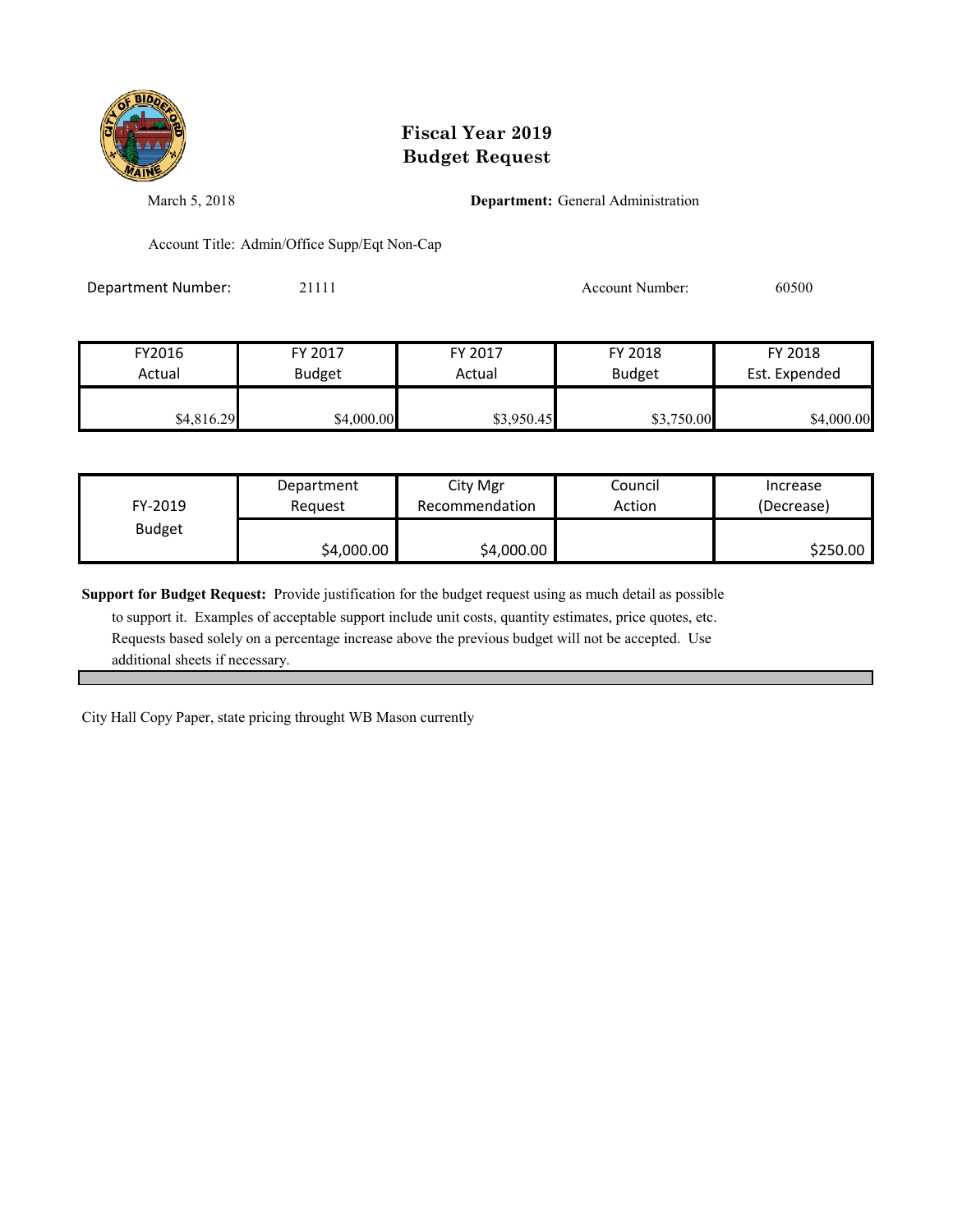

March 5, 2018 **Department:** General Administration

Account Title: Operating Supp/Eqt Non-Cap

Department Number: 21111 2008 21111 Account Number: 60501

| FY2016     | FY 2017       | FY 2017    | FY 2018       | FY 2018       |
|------------|---------------|------------|---------------|---------------|
| Actual     | <b>Budget</b> | Actual     | <b>Budget</b> | Est. Expended |
| \$3,250.13 | \$3,200.00    | \$2,456.00 | \$3,000.00    | \$3,000.00    |

| FY-2019       | Department | City Mgr       | Council | Increase   |
|---------------|------------|----------------|---------|------------|
|               | Request    | Recommendation | Action  | (Decrease) |
| <b>Budget</b> | \$3,000.00 | \$3,000.00     |         | \$0.00     |

**Support for Budget Request:** Provide justification for the budget request using as much detail as possible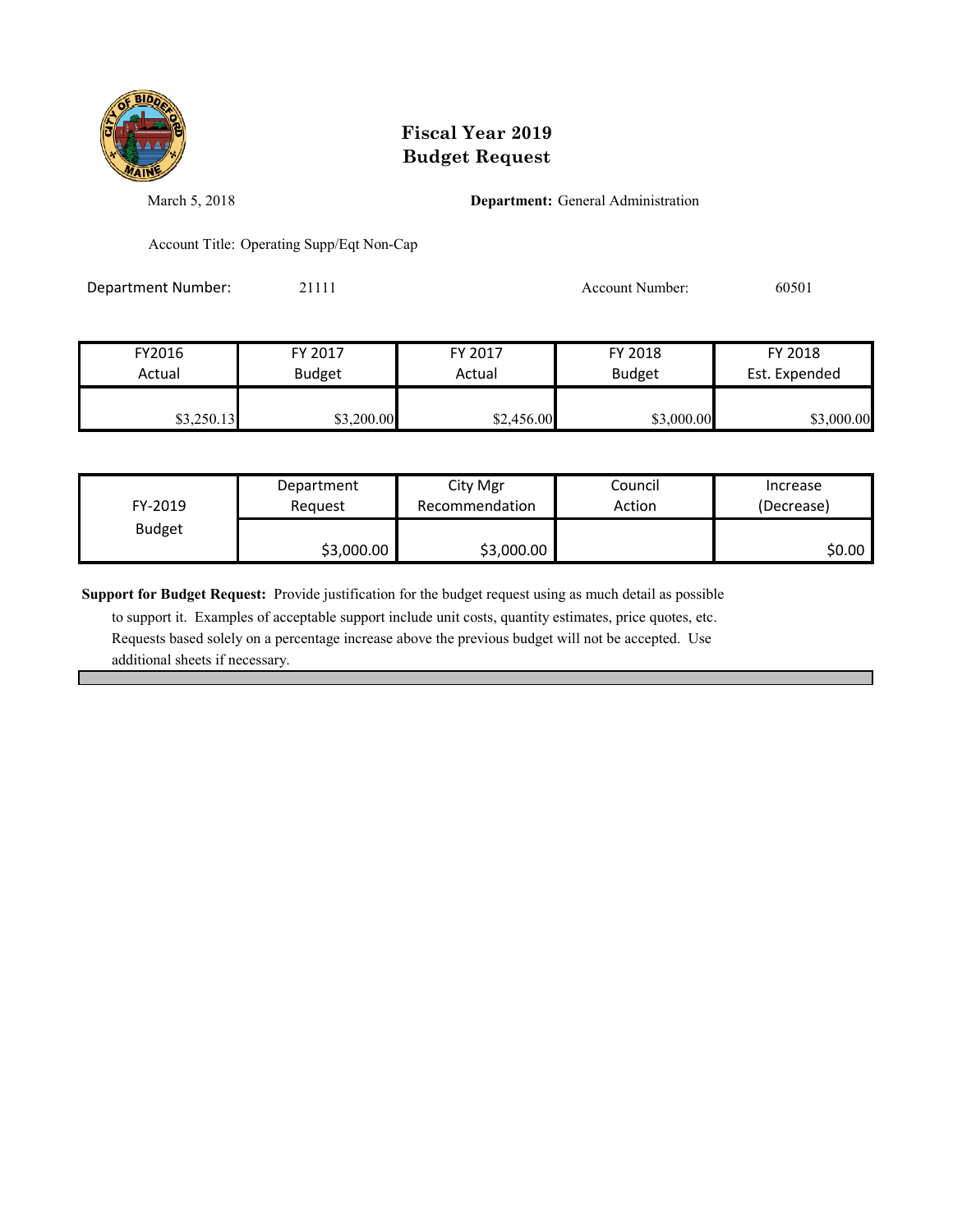

March 5, 2018 **Department:** General Administration

Account Title: Printing & Copying Expense

Department Number: 21111 2008 20111 2012 Account Number: 60502

| FY2016      | FY 2017       | FY 2017     | FY 2018       | FY 2018       |
|-------------|---------------|-------------|---------------|---------------|
| Actual      | <b>Budget</b> | Actual      | <b>Budget</b> | Est. Expended |
| \$17,618.74 | \$16,000.00   | \$14,193.33 | \$16,000.00   | \$16,980.00   |

| FY-2019       | Department  | City Mgr       | Council | Increase   |
|---------------|-------------|----------------|---------|------------|
|               | Reauest     | Recommendation | Action  | (Decrease) |
| <b>Budget</b> | \$17,000.00 | \$17,000.00    |         | \$1,000.00 |

**Support for Budget Request:** Provide justification for the budget request using as much detail as possible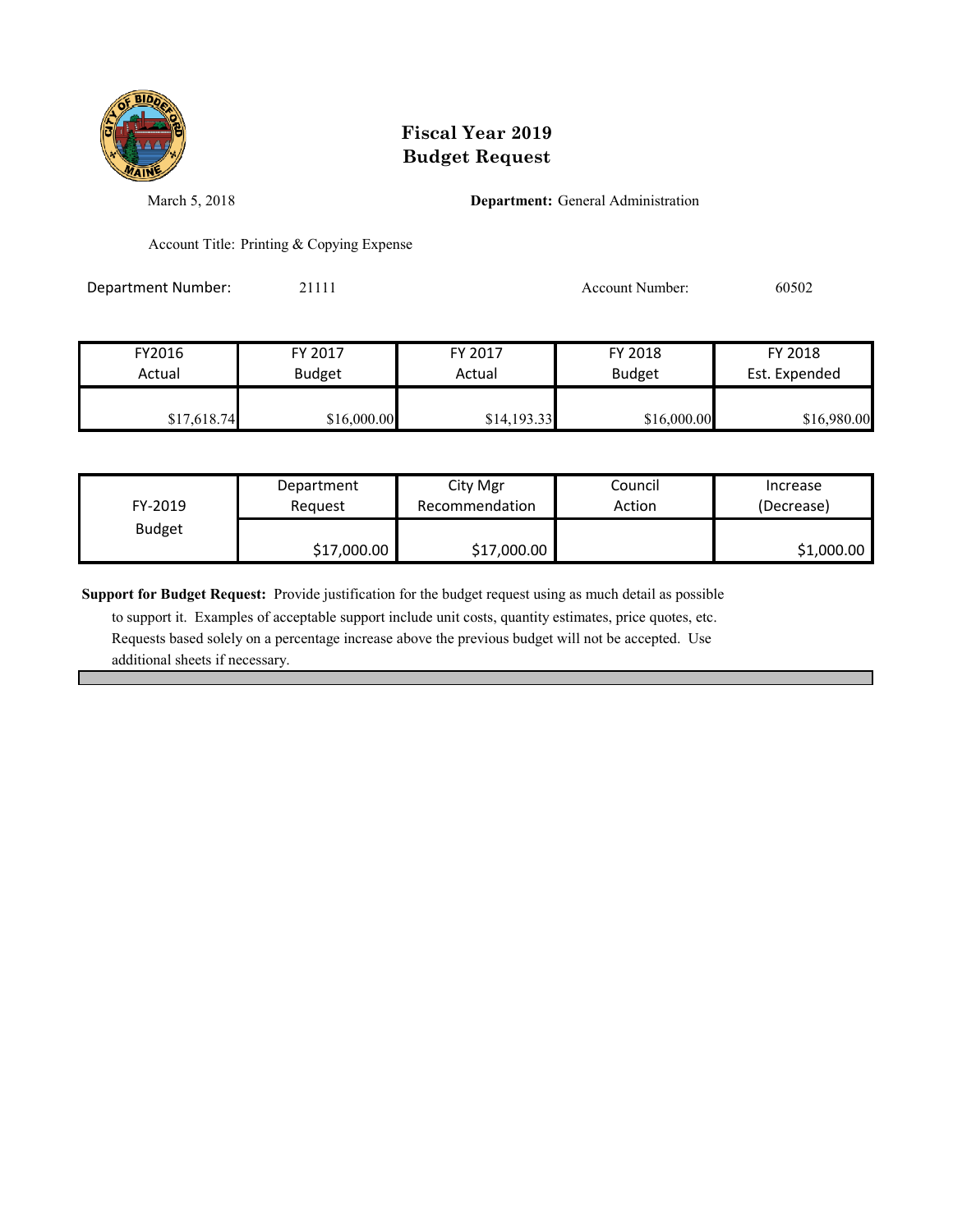

March 5, 2018 **Department:** General Administration

Account Title: Bad Debt Expense

Department Number: 21111 2002 21111 Account Number: 60701

| FY2016       | FY 2017       | FY 2017      | FY 2018       | FY 2018       |
|--------------|---------------|--------------|---------------|---------------|
| Actual       | <b>Budget</b> | Actual       | <b>Budget</b> | Est. Expended |
|              |               |              |               |               |
| \$295,384.14 | \$375,000.00  | \$288,090.54 | \$275,000.00  | \$275,000.00  |

| FY-2019       | Department | City Mgr       | Council | Increase       |
|---------------|------------|----------------|---------|----------------|
|               | Reauest    | Recommendation | Action  | (Decrease)     |
| <b>Budget</b> | \$0.00     | 0.00 \$        |         | (\$275,000.00) |

**Support for Budget Request:** Provide justification for the budget request using as much detail as possible

 to support it. Examples of acceptable support include unit costs, quantity estimates, price quotes, etc. Requests based solely on a percentage increase above the previous budget will not be accepted. Use additional sheets if necessary.

This will no longer be used, the amount of the transfer from the Ambulance Fund will be reduced by this amount.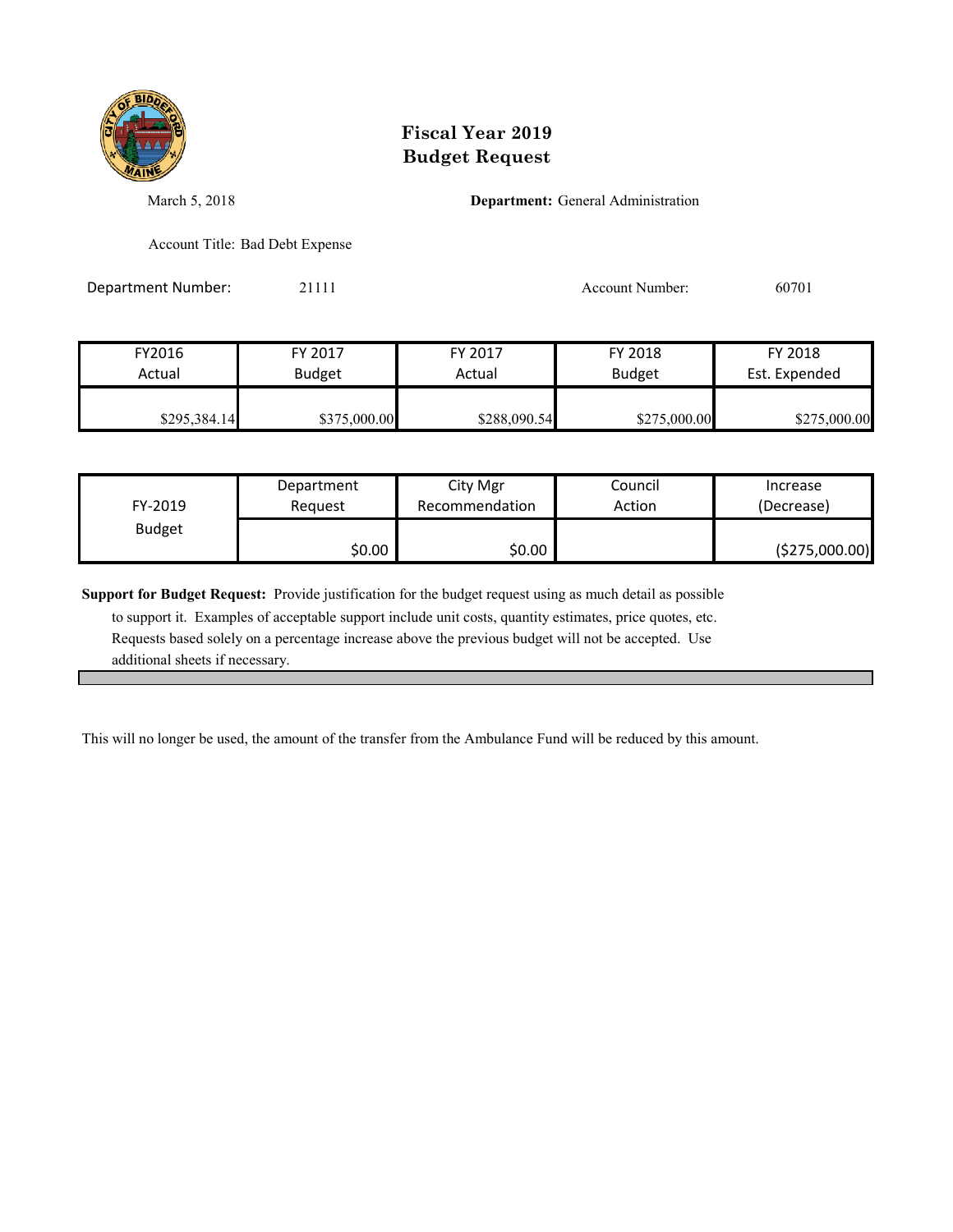

March 5, 2018 **Department:** General Administration

Account Title: Donations & Contributions

Department Number: 21111 Account Number: 60703

| FY2016      | FY 2017       | FY 2017     | FY 2018       | FY 2018       |
|-------------|---------------|-------------|---------------|---------------|
| Actual      | <b>Budget</b> | Actual      | <b>Budget</b> | Est. Expended |
|             |               |             |               |               |
| \$15,000.00 | \$0.00        | \$15,000.00 | \$0.00        | \$0.00        |

| FY-2019       | Department | City Mgr       | Council | Increase   |
|---------------|------------|----------------|---------|------------|
|               | Reauest    | Recommendation | Action  | (Decrease) |
| <b>Budget</b> | \$0.00     | \$0.00         |         | \$0.00     |

**Support for Budget Request:** Provide justification for the budget request using as much detail as possible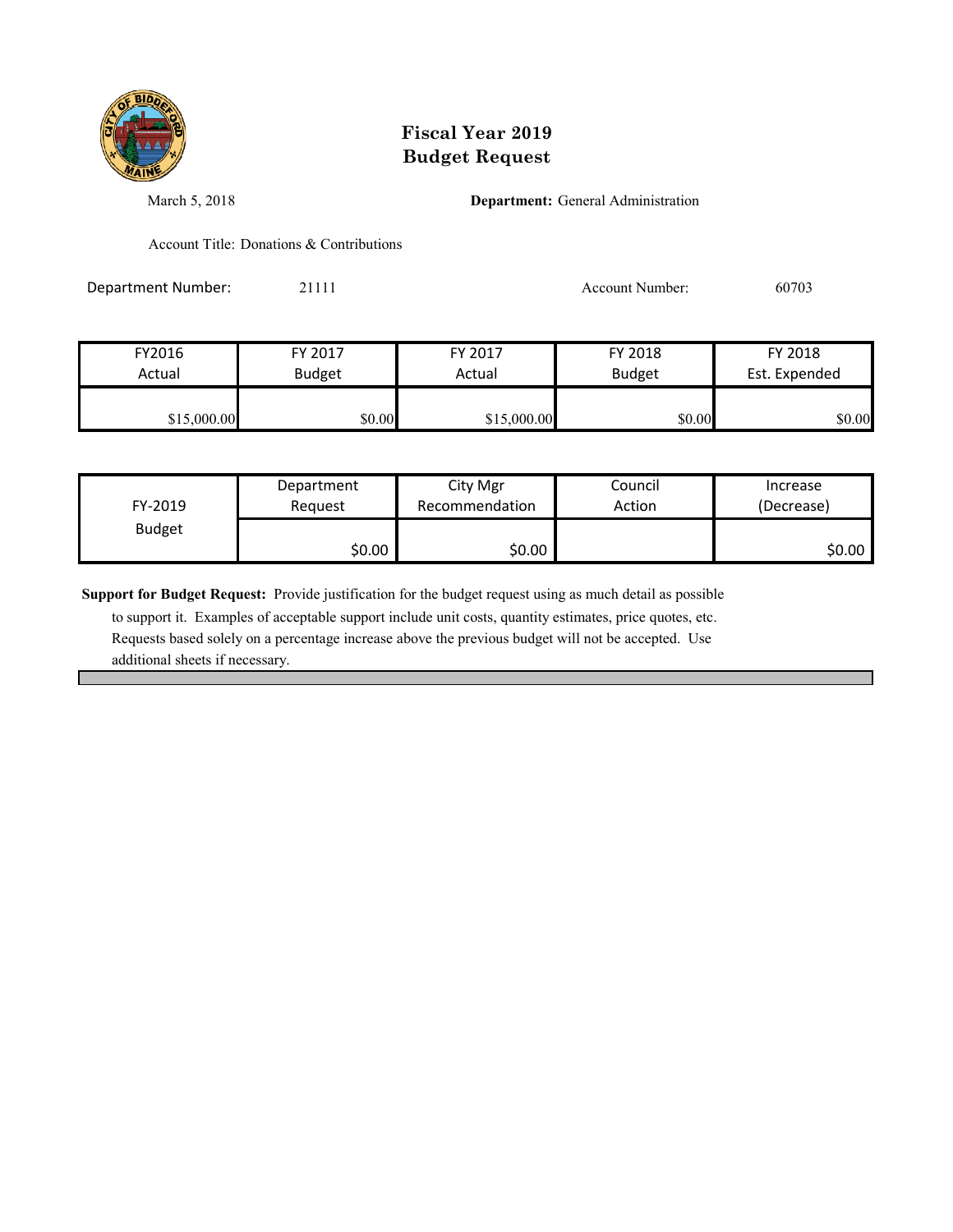

March 5, 2018 **Department:** General Administration

Account Title: Unallocated

Department Number: 21111 2002 21111 Account Number: 60794

| FY2016 | FY 2017       | FY 2017 | FY 2018          | FY 2018       |
|--------|---------------|---------|------------------|---------------|
| Actual | <b>Budget</b> | Actual  | <b>Budget</b>    | Est. Expended |
|        |               |         |                  |               |
| \$0.00 | \$0.00        | \$0.00  | $-$ \$262,500.00 | \$0.00        |

| FY-2019       | Department | City Mgr       | Council | Increase     |
|---------------|------------|----------------|---------|--------------|
|               | Reauest    | Recommendation | Action  | (Decrease)   |
| <b>Budget</b> | \$0.00     | \$0.00         |         | \$262,500.00 |

**Support for Budget Request:** Provide justification for the budget request using as much detail as possible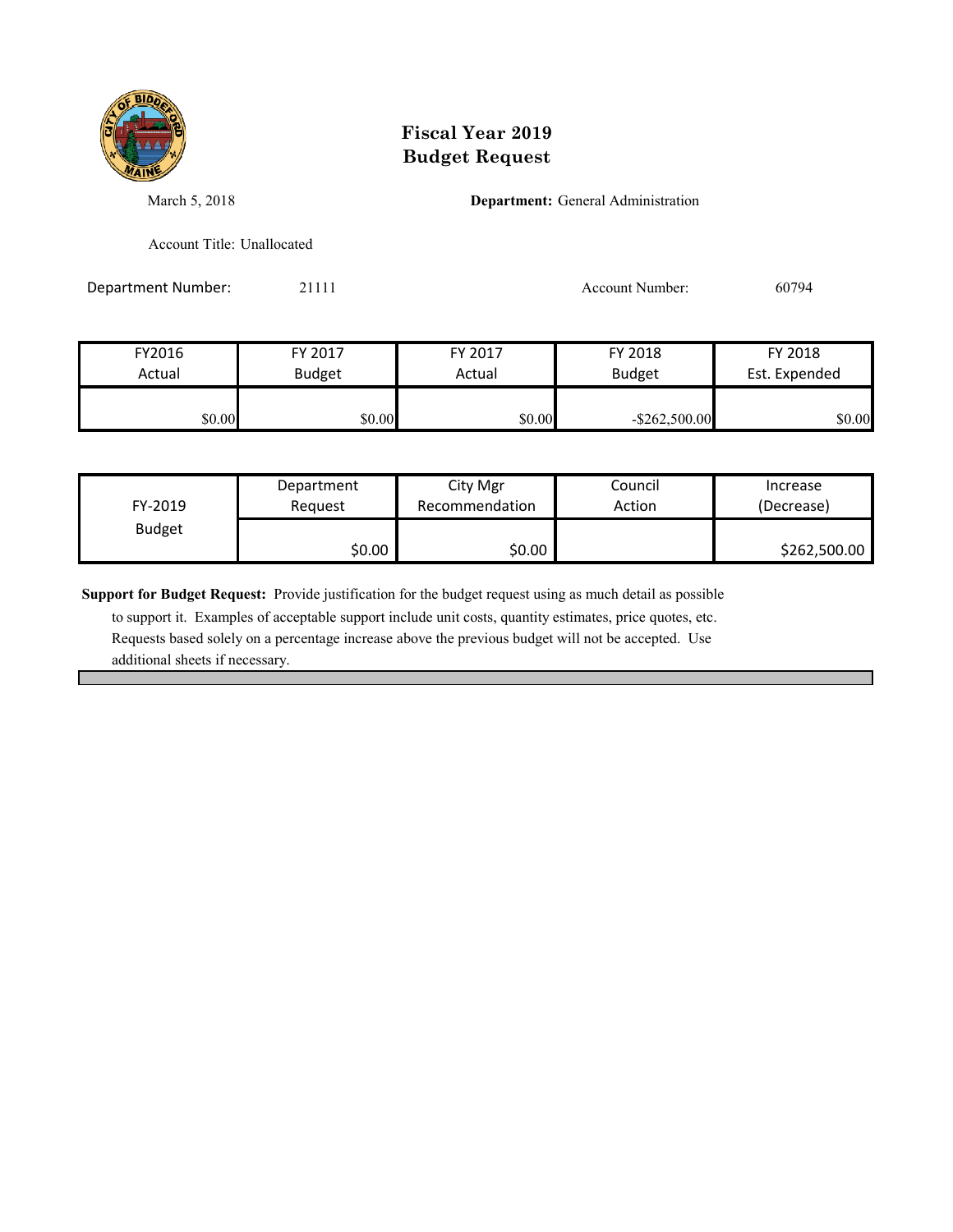

March 5, 2018 **Department:** General Administration

Account Title: Personnel Reserve

| Department Number: | 21111         |              | Account Number: | 60795         |
|--------------------|---------------|--------------|-----------------|---------------|
|                    |               |              |                 |               |
| FY2016             | FY 2017       | FY 2017      | FY 2018         | FY 2018       |
| Actual             | <b>Budget</b> | Actual       | <b>Budget</b>   | Est. Expended |
|                    |               |              |                 |               |
| \$0.00             | \$254,940.00  | \$428,908.77 | \$536,252.00    | \$502,776.00  |

| FY-2019       | Department   | City Mgr       | Council | Increase         |
|---------------|--------------|----------------|---------|------------------|
|               | Reauest      | Recommendation | Action  | (Decrease)       |
| <b>Budget</b> | \$433,207.42 | 433,207.42     |         | ( \$103, 044.58) |

**Support for Budget Request:** Provide justification for the budget request using as much detail as possible to support it. Examples of acceptable support include unit costs, quantity estimates, price quotes, etc. Requests based solely on a percentage increase above the previous budget will not be accepted. Use additional sheets if necessary.

|                                           |    | 2018 Budget   |      | 2019 Budget |
|-------------------------------------------|----|---------------|------|-------------|
| Longevity Bonus                           | \$ | 100,869.62 \$ |      | 85,259.00   |
| Longevity Bonus                           | S  | 21,230.49     | S    | 21,230.00   |
| Fire Dept Sick 20%                        | \$ | 24,641.61     | - \$ | 6,785.15    |
| Police &PWD Sick Buy Back                 | \$ | 57,352.00     | - \$ | 67,483.27   |
| Vacation Buyback                          | S  | 100,000.00    | - S  | 100,000.00  |
| Benefit Contingency (Change in Personnel) | \$ | 35,000.00     | - \$ | 35,000.00   |
| Non-Union Merit Raises                    | S  | 80,604.75     | - \$ | 72,403.00   |
| Catch Up Funding for Non-union            |    | 116,553.53    |      | 45,047.00   |
|                                           |    | 536,252.00    |      | 433,207.42  |

Raises and Benefits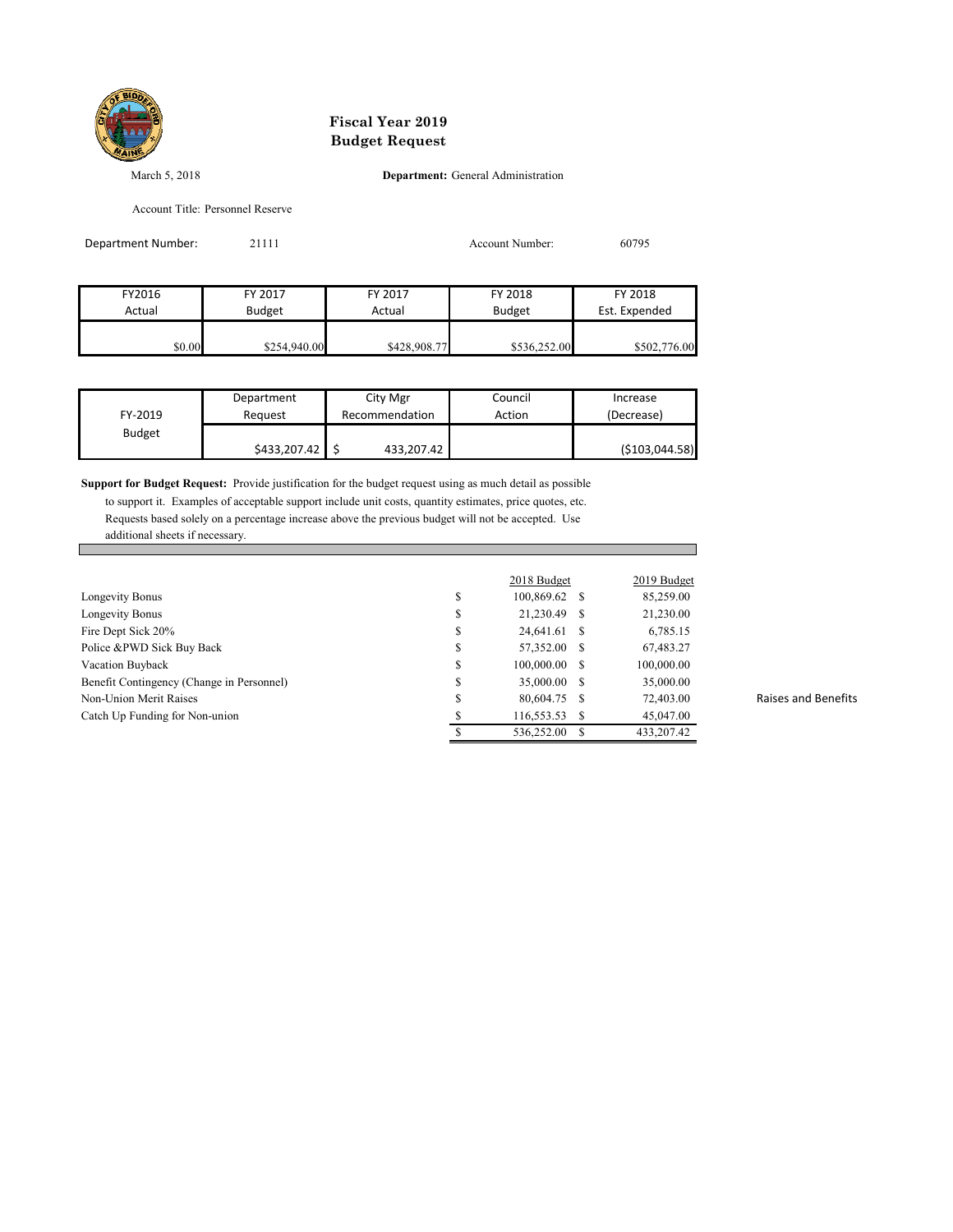

March 5, 2018 **Department:** General Administration

Account Title: Miscellaneous Expense

Department Number: 21111 Account Number: 60797

| FY2016      | FY 2017       | FY 2017     | FY 2018       | FY 2018       |
|-------------|---------------|-------------|---------------|---------------|
| Actual      | <b>Budget</b> | Actual      | <b>Budget</b> | Est. Expended |
| \$12,857.74 | \$12,500.00   | \$20,301.98 | \$12,000.00   | \$36,091.00   |

| FY-2019       | Department  | City Mgr       | Council | Increase   |
|---------------|-------------|----------------|---------|------------|
|               | Reauest     | Recommendation | Action  | (Decrease) |
| <b>Budget</b> | \$12,000.00 | \$12,000.00    |         | \$0.00     |

**Support for Budget Request:** Provide justification for the budget request using as much detail as possible

 to support it. Examples of acceptable support include unit costs, quantity estimates, price quotes, etc. Requests based solely on a percentage increase above the previous budget will not be accepted. Use additional sheets if necessary.

Contingency for unexpected expenses that are not categorized elsewhere.

Examples of prior year expenses include, recognition placques, bereavement or illness flowers, submission fee for CAFR award program, etc.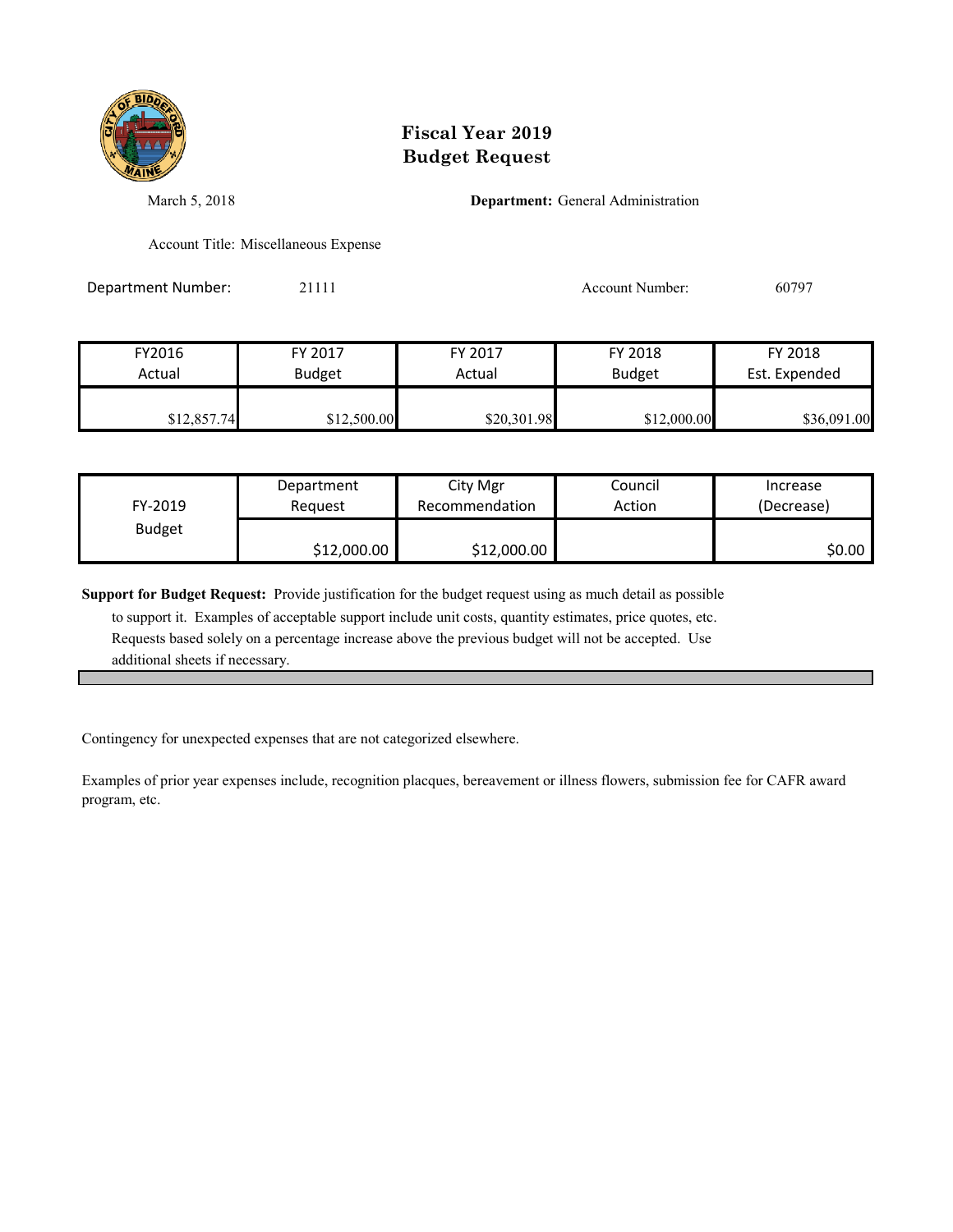

March 5, 2018 **Department:** General Administration

Account Title: Contingency

Department Number: 21111 Account Number: 60798

| FY2016      | FY 2017       | FY 2017 | FY 2018       | FY 2018       |
|-------------|---------------|---------|---------------|---------------|
| Actual      | <b>Budget</b> | Actual  | <b>Budget</b> | Est. Expended |
|             |               |         |               |               |
| \$10,000.00 | \$636,207.00  | \$0.00  | \$250,000.00  | \$72,500.00   |

| FY-2019       | Department   | City Mgr       | Council | Increase   |
|---------------|--------------|----------------|---------|------------|
|               | Reauest      | Recommendation | Action  | (Decrease) |
| <b>Budget</b> | \$250,000.00 | \$250,000.00   |         | \$0.00     |

**Support for Budget Request:** Provide justification for the budget request using as much detail as possible

 to support it. Examples of acceptable support include unit costs, quantity estimates, price quotes, etc. Requests based solely on a percentage increase above the previous budget will not be accepted. Use additional sheets if necessary.

Only true contingency line for entire budget to cover unforseen expenses; cover any bad forecasts, i..e fossil fuel costs